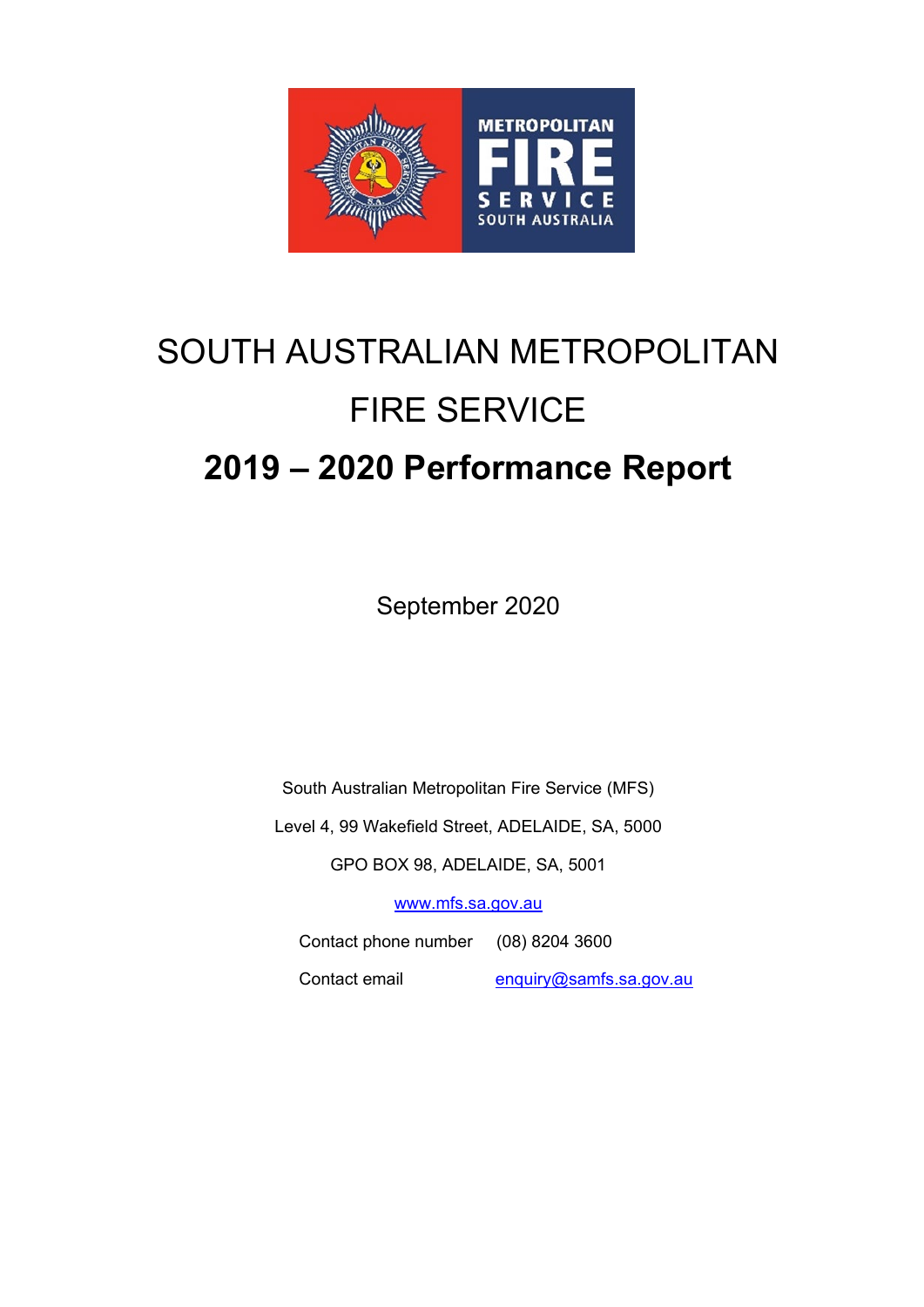### **Table of Contents**

| 2019-20 Fourth Quarter Report                                                                                                                            | 1           |
|----------------------------------------------------------------------------------------------------------------------------------------------------------|-------------|
| <b>Summary of Agency Performance</b><br>and Issues                                                                                                       | 2           |
| <b>Frontline Services (Prevention)</b><br><b>Community Safety &amp; Resilience Department</b><br>Performance & Activity Indicators                       | 4<br>5      |
| <b>Frontline Services (Response and Recovery)</b><br>Metropolitan, Regional & Special Operations<br>Performance Indicators<br><b>Activity Indicators</b> | 6<br>8<br>9 |
| <b>Frontline Support Services (Preparedness)</b><br>Learning and Development<br>Performance & Activity Indicators                                        | 10<br>11    |
| <b>Frontline Support Services (Preparedness)</b><br>Infrastructure and Logistics<br>Performance & Activity Indicators                                    | 12<br>13    |
| <b>Governance and Public Value</b><br>Performance & Activity Indicators                                                                                  | 14<br>15    |

| Appendix 1: 2019 - 2020 Work Health Safety<br>and Injury Management<br>Table 1: Workers Compensation Expenditure<br>Table 2: Building Safety Excellence Targets | 16  |
|-----------------------------------------------------------------------------------------------------------------------------------------------------------------|-----|
| Appendix 2: 2019 - 2020 AIRS Data Tables                                                                                                                        | -18 |
| Table 1: Method of Notification                                                                                                                                 |     |
| Table 2a: Fire Fatalities (per incident)                                                                                                                        |     |
| Table 2b: Fire Injuries                                                                                                                                         |     |
| Table 3: Summary of MFS Incidents Attended by                                                                                                                   |     |
| Day of Week & Time of Day                                                                                                                                       |     |
| Table 4: Summary of Emergencies Other Than<br>Fires                                                                                                             |     |
| Table 5: Number of Fires / Property Type                                                                                                                        |     |
| Table 6: MFS Fire Statistics (All Stations)                                                                                                                     |     |
| Table 7a: Types of Incident by Station - MFS                                                                                                                    |     |
| Stations $20 - 49$                                                                                                                                              |     |
| Table 7b: Types of Incident by Station – MFS<br><b>Stations 50 - 73</b>                                                                                         |     |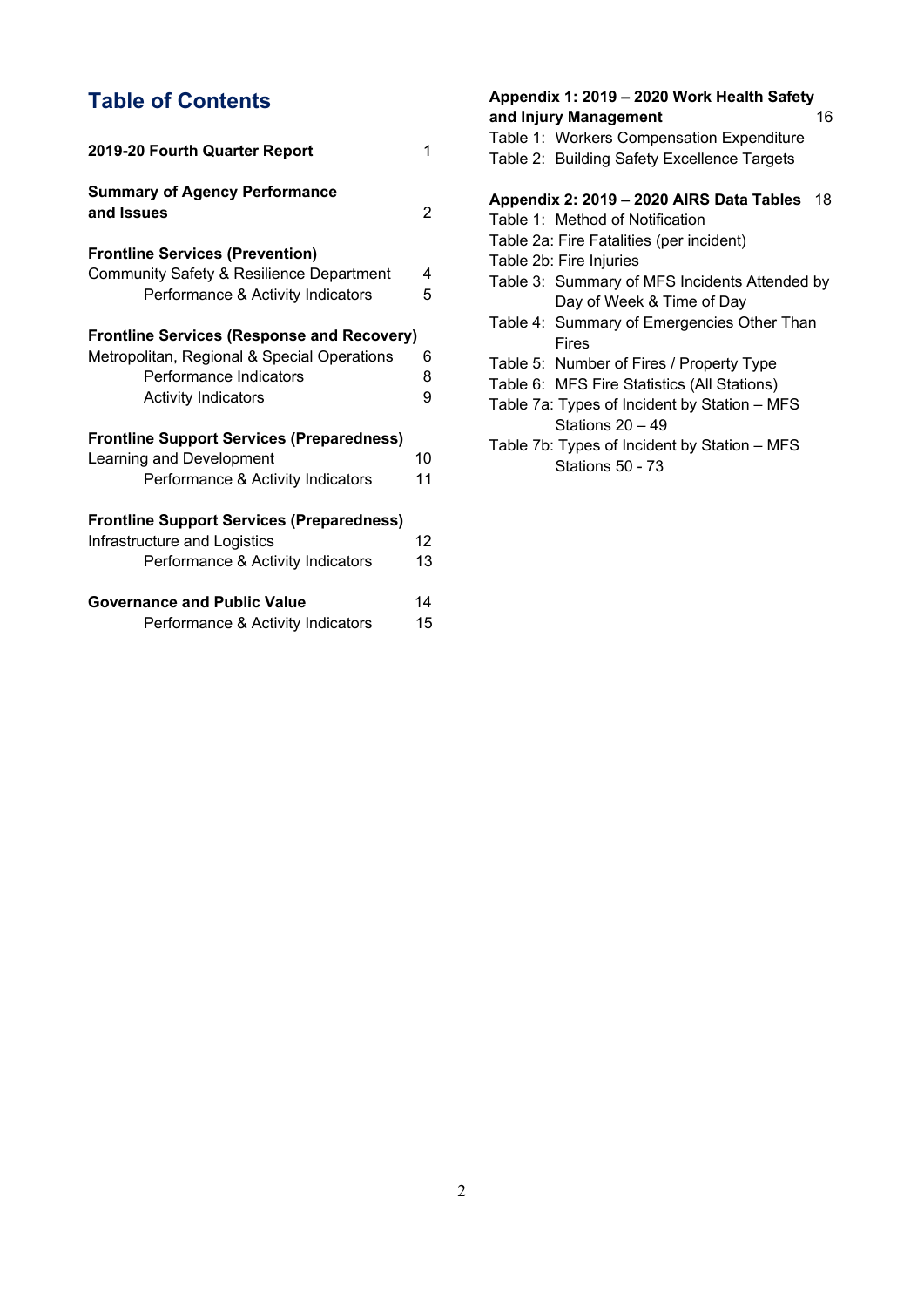### **2019-20 Fourth Quarter Report**

#### **The MFS Strategic Management Framework**

The South Australian Metropolitan Fire Service (MFS) applies dynamic risk-based planning processes, underpinned by ongoing strategic thinking. We aim to improve our performance through ongoing consultative forums with input from all relevant sections of the MFS as well as input from other key stakeholders.

The MFS Strategic Management Framework provides an aligned system of situational assessment, planning, management and review and reporting for the corporation.

#### **Quarterly Budget and Strategic Direction Reviews**

As part of the management process for each financial year, a formal quarterly review process has been introduced for the recurrent budget, capital budget and MFS Strategic Plan. This will enable financial and strategy issues to be addressed in a coordinated approach across the MFS.

The Quarterly review process reviews the following items:

- Recurrent budget issues;
- Capital projects or programs; and
- Achievements against the MFS Strategic Plan.

#### **Public Value**

The MFS is committed to providing a high quality fire and emergency service that represents public value. We recognise the need to constantly review our outcomes, outputs and inputs to ensure we make the most effective and efficient use of our resources.

Fires and other emergencies have a significant social and economic cost to the community. The MFS aims to reduce the economic impact of fires and other emergencies by maximising the capital values saved, reducing the property loss per person and minimising the economic impact. Finally, reflecting its value to the community, the MFS aims to minimise the impact of emergencies on the environment.

The MFS benchmarks many of its services against those outlined in the annual Commonwealth Report on Government Services.

#### **Sector Quarterly Performance Reporting**

SAFECOM Governance Policy requires sector agencies to report their performance quarterly to the Board. The performance report format ensures consistent reporting and integration with the sector's strategic planning framework, risk register and other systems.

Since 2008-09, the sector has adopted a new Performance Reporting Structure. This format incorporates the Key Focus Areas of PPRR and additionally now includes performance indicators for the areas of Direction (Leadership and Planning) and Business Excellence (Governance). Some additional performance indicators are still being reviewed by the sector. Accordingly, these columns have been left blank and are identified by a ROSE colour coding.

Traffic lights on quarterly result show:

#### **PURPLE**

Denotes a new Performance Indicator for which data may or may not have been collected for this Quarter.

#### **RED**

Result is more than 20% below target.

#### **AMBER**

Result is 10-20% below target.

#### **GREEN**

Result is within 10% of target.

#### **N/A**

Not applicable for this Quarter.

#### **N/T**

New Target – data may not be available this Quarter.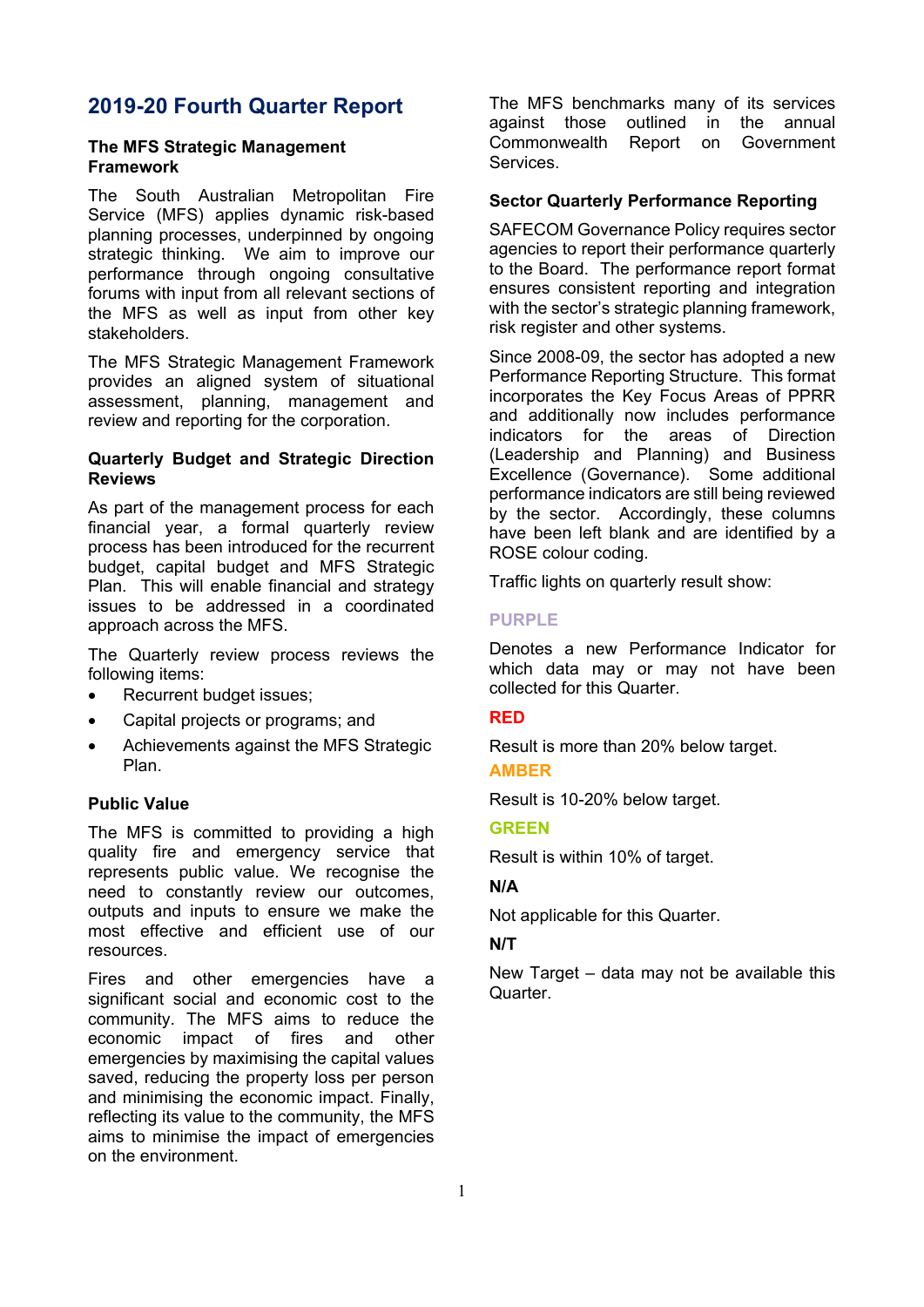### **Summary of Agency Performance and Issues**

#### *Frontline Services – Metropolitan, Regional and Special Operations*

**Performance indicator:** During 2019-20, the MFS responded to approximately 21000 emergency incidents. This was an increase over 2018-19 response numbers in part due to the volume of responses generated by the South Australian bushfires and a significant increase in the number of rescues performed.

**Performance indicator:** The MFS Call Receipt and Dispatch (CRD) function managed record numbers of Triple Zero calls during the South Australian bushfires. Over 1500 calls were managed on 20 November 2019. On 20 December 2019, a total of 1 844 calls were managed and 880 dispatches were made. These are the highest single day call volumes processed in South Australia.

#### *Frontline Services – Community Safety*

**Performance indicator:** MFS Built Environs programs, including the audit of aluminium composite panels in South Australia were maintained at projected levels through the COVID-19 pandemic with social distancing and where possible, with IT solutions. MFS involvement extended across more than \$7.7 million of public and private capital investment.

**Performance indicator:** Despite the impact of COVID-19 during 2020, MFS community education programs including the Road Awareness Program (RAP) continued to reduce risks for young road users with a projected total of over 11 000 students attending the program. In excess of 98% of participants reported a positive change in behaviour.

#### *Frontline Support – Learning and Development*

**Issue:** The ageing MFS workforce demographic continues to place significant pressure on all aspects of MFS operations including the agency's budget. Specific factors include: increased leave and overtime costs; increased recruitment and training pressures/costs; and the need to purchase additional equipment for new personnel.

*Corrective action*: 2020-21 Strategies to address workforce renewal and sustainability include:

- Accurately forecasting and balancing the need to recruit sufficient firefighter numbers to replace retiring personnel without adversely affecting agency FTE numbers.
- Continuing to develop and implement workforce diversity strategies that encourage job applications from demographics currently under-represented in our workforce.
- Investigating opportunities to allow older and highly experienced personnel to remain productively employed within the MFS. This may include alternate duties or job-sharing strategies.

**Issue:** The 2017 Enterprise Agreement (EA) has placed pressure on the MFS budget and requires the development of additional training programs for Senior Firefighters. The Learning and Development Department has identified critical resource shortfalls that will impact on the ability to address the risks associated with workforce renewal and the EA process.

*Corrective action*: The MFS continues to engage in the Enterprise Bargaining negotiation process.

**Performance indicator:** Learning and Development programs have increased in scale as the MFS addresses a period of workforce renewal. Twenty-four recruits graduated in August with an additional course commencing in September. The MFS undertook a full functional review of the MFS recruit course and has addressed recruit course content, assessments, structure, sequencing, validity to ensure alignment with the new Certificate II in Public Safety qualification. This revised course will improve the quality of training provided to new MFS operational personnel.

**Performance indicator:** Key Staff Development programs including the Senior Firefighter Level 2 Qualified Program have been developed to address the need to train and promote future officers and maintain core operational skills as many experienced personnel retire.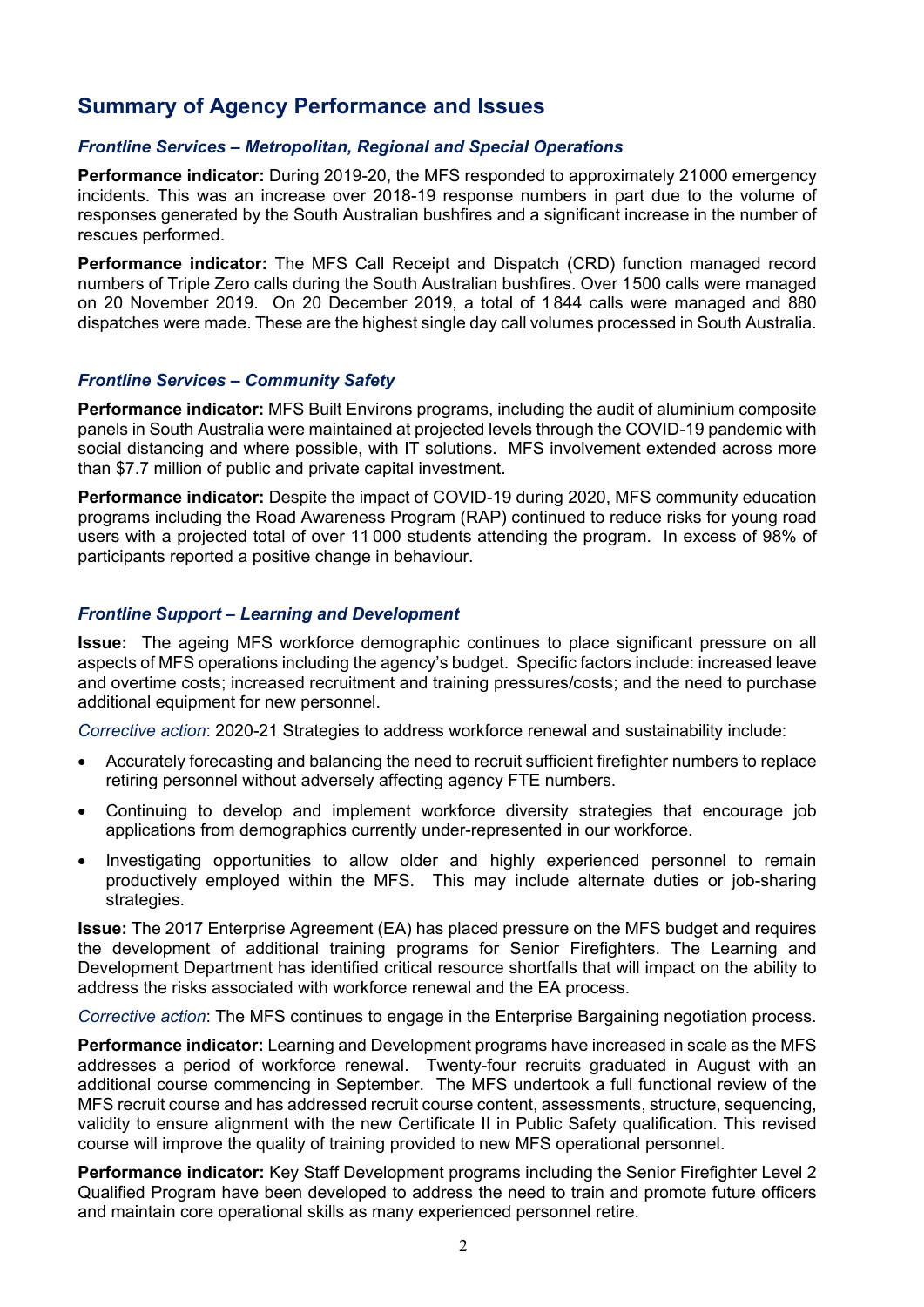#### *Frontline Support – Infrastructure and Logistics*

**Issue:** MFS operational fleet age is impacting on fleet reserve levels and has the potential to impact operational performance and safety.

*Corrective action*: Long-term correction will require additional MFS fleet acquisition to address fleet age and ongoing recruitment requirements associated with workforce renewal.

**Performance indicator:** Significant work has been undertaken on the large aerial fleet, including improving the ladder and chassis of appliances, resulting in safer appliances. These actions will potentially reduce downtime and facilitate future compliance certification.

**Performance indicator:** Capital works included completion of the new structural fire training facility at Angle Park and forward planning for the new MFS Command Station at Noarlunga.

#### **Performance Indicator Key for Key Focus Area Result Tables**

| $n/t$ = new target and/or<br>$n/a$ = no data reported this quarter | Result more than 20% below<br>target | $10 - 20%$ below target | Result with 10% of target |
|--------------------------------------------------------------------|--------------------------------------|-------------------------|---------------------------|
|                                                                    |                                      |                         |                           |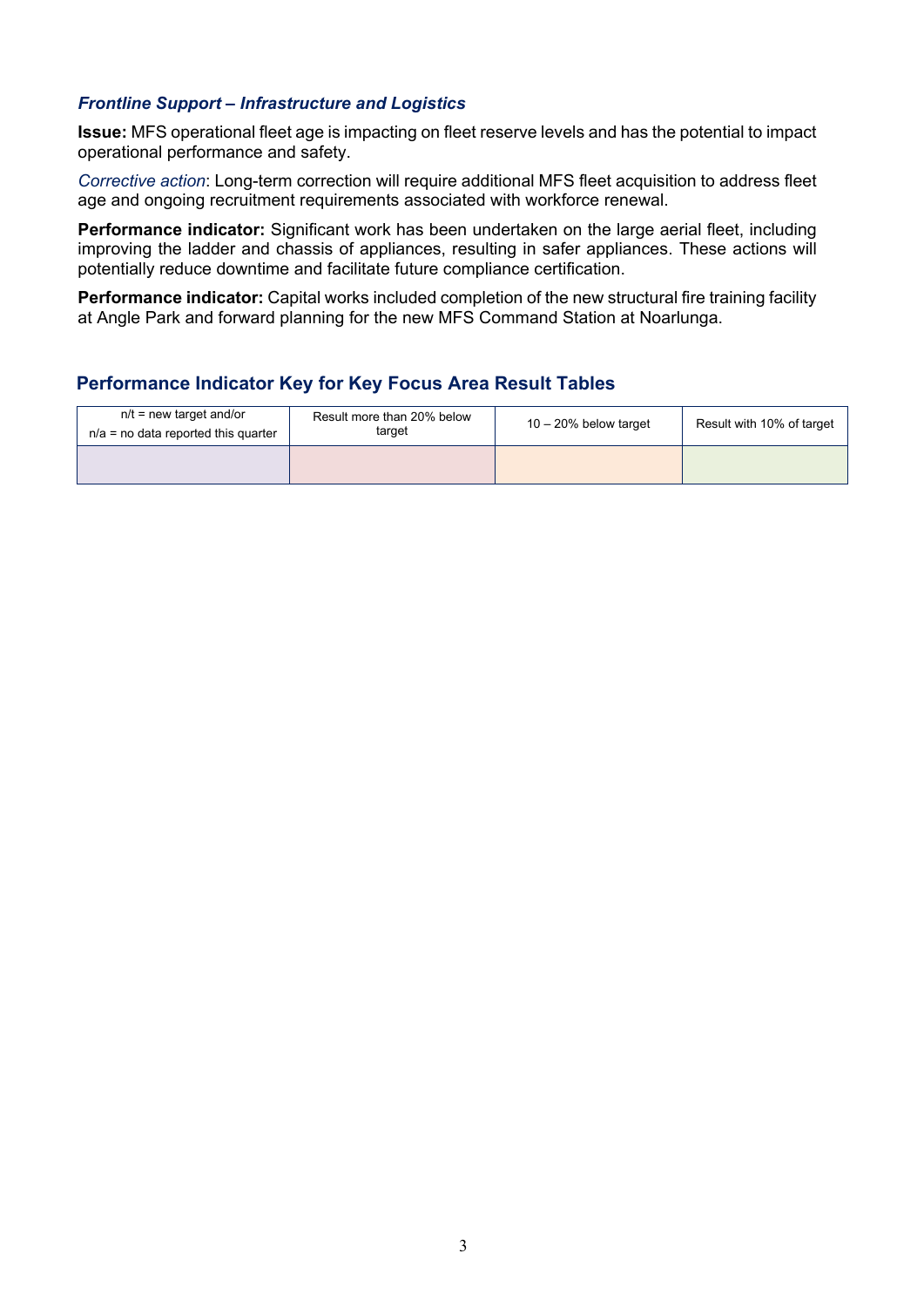## **Frontline Services (Prevention)**

### **Community Safety and Resilience Department (CSRD)**

#### **Performance Commentary:**

The Community Safety & Resilience Department (CSRD) completed a review into our business model to ensure that it is in consistent with the broader Government and community expectations; and is in alignment with the *Metropolitan Fire Service Strategic Plan 2018-2021*. The review aims to ensure:

- Our activities clearly demonstrate community benefit and the associated outcomes of program provision.
- Each section has developed a strategic pathway and reviewed its performance against the key performance indicators in the plan.
- Completion of the departmental re-structuring plan and the development of its implementation plan.

#### *Community Engagement*

A total of 510 Educational tours and visits were conducted during the 2019-20 financial year. A new initiative to record dialysis patient's home addresses in SACAD (Special Risk message) has been completed (six monthly data update).

#### *Road Awareness Program (RAP)*

During 2019-20, 128 presentations were conducted. In response to the COVID-19 pandemic, presenters returned to operations to support staffing requirements.

#### *Juvenile Firelighters Intervention Program (JFLIP)*

Despite the program being suspended in response to COVID-19 restrictions, a total of 50 juvenile firelighters interventions were undertaken with no participants reoffending. Twelve monthly evaluations were conducted, indicating a recidivism rate of 0 cases (100% success rate). Thirteen new practitioners received training in JFLIP, many of whom are already undertaking interventions.

#### *Built Environs*

Committees and inspections recommenced during June. Work in regards to aluminium composite panels (cladding) continued and operational crews began to assist in assessing potential risks. The pilot *People and their Hoarding (PatH)* project is continuing to develop with 82 premises currently identified. SACAD will be updated accordingly with a Special Risk message.

#### *Fire Cause Investigation*

During 2019-20, a total of 211 attendances were required. Incident rates dropped by 30% during March - April but increased towards historically normal levels in May - June. Two new Fire Cause Investigators completed their training.

#### *Media and Communications*

During 2019-20, a total of 92 official media releases/alerts/public warnings were issued. A total of 2 501 articles/stories were published in print, radio, television and online. Social media updates numbered 835, with our activities exposure reaching 8.15 million people.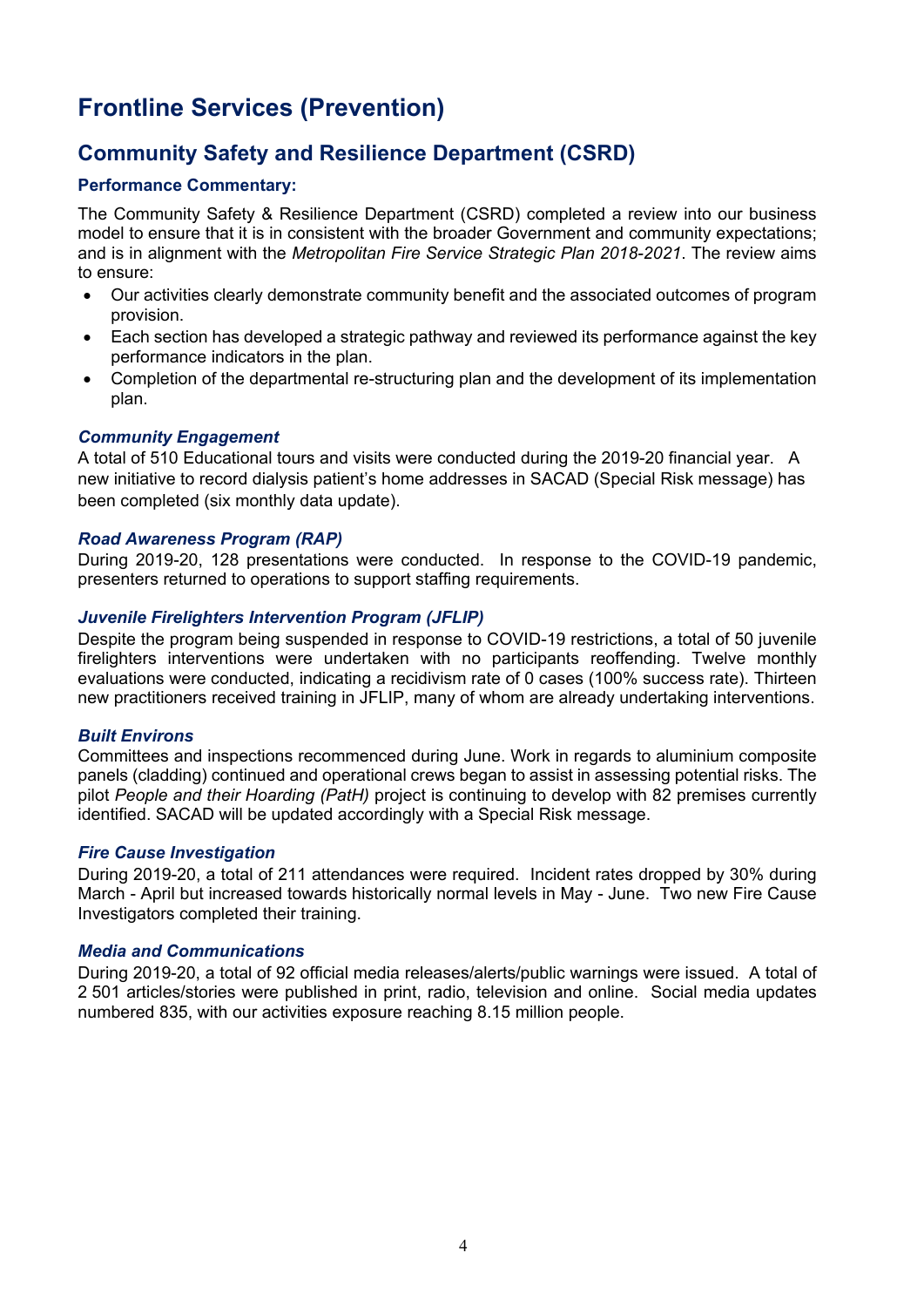# **Frontline Services (Prevention) – CSRD**

### **Performance and Activity Indicators**

| <b>Performance Indicators</b>                                                                                                                                                                                                             | 2018-19<br><b>Result</b> | 2019-20<br><b>Target</b> | 2019-20 4th<br>quarter target | 2019-20 4th<br>quarter result |  |  |  |  |  |
|-------------------------------------------------------------------------------------------------------------------------------------------------------------------------------------------------------------------------------------------|--------------------------|--------------------------|-------------------------------|-------------------------------|--|--|--|--|--|
| Identify risks associated with fire and other emergencies:                                                                                                                                                                                |                          |                          |                               |                               |  |  |  |  |  |
| MFS Fire Investigators have established the cause of fire for 91% of all fires examined. This success rate means that<br>causes are identified and dangerous products are promptly removed from the community.                            |                          |                          |                               |                               |  |  |  |  |  |
| • % of all fire causes that are undetermined                                                                                                                                                                                              | 14%                      | <11%                     | < 11%                         | 11%                           |  |  |  |  |  |
| • % of fires where the MFS was the responding agency and fire cause was<br>undetermined                                                                                                                                                   | 11.0%                    | < 11%                    | 11%                           | 9%                            |  |  |  |  |  |
| • % of fires where the CFS was the responding agency and fire cause was<br>undetermined                                                                                                                                                   | 18%                      | < 11%                    | 11%                           | 16%                           |  |  |  |  |  |
| Foster behaviours that increase community preparedness                                                                                                                                                                                    |                          |                          |                               |                               |  |  |  |  |  |
| • % of Road Awareness Program participants who indicate they will adopt<br>safe road use behaviours<br>The MFS Road Awareness Program has continued to receive positive results<br>for measures of changed behaviour and program quality. | 99.3%                    | $>80\%$                  | $>80\%$                       | 98%                           |  |  |  |  |  |
| • % of participants in the Juvenile Firelighter Prevention Program who<br>reoffend<br>The MFS infers this program is reducing community risk by decreasing the<br>incidence of repeated fire lighting.                                    | 3%                       | < 5%                     | < 5%                          | 0%                            |  |  |  |  |  |

| <b>Activity Indicators</b>                                | 2018-19<br><b>Result</b> | 2019-20<br><b>Target</b> | 2019-20 4th<br>quarter target | 2019-20 4th<br>quarter result |
|-----------------------------------------------------------|--------------------------|--------------------------|-------------------------------|-------------------------------|
| Identify risks associated with fire and other emergencies |                          |                          |                               |                               |
| • No. of fires investigated (MFS)                         | 136                      | 150                      | 150                           | 153                           |
| • No. of fires investigated for the CFS                   | 61                       | 60                       | 60                            | 58                            |
| • No. of deliberate/accidental/undetermined               | 71/104/22                | 70/120/20                | 70/120/20                     | 85/101/25                     |

#### **Foster behaviours that increase community preparedness**

*All community education and engagement activities were affected by COVID-19 restrictions. It is projected these programs will be further impacted in 2020-21.*

| • No. of community education programs delivered by Operations crews                      | 803    | 700    | 700    | 510    |
|------------------------------------------------------------------------------------------|--------|--------|--------|--------|
| • No of participants at all Educational Tours and Visits by Operational crews            | 76,793 | 60,000 | 60,000 | 12 651 |
| No. of engagements by CES Station Officers to community groups /<br>$\bullet$<br>schools | 166    | 125    | 125    | 89     |
| • Road Awareness Programs (RAP)                                                          | 119    | 100    | 100    | 121    |
| • No of projected participants at RAP Presentations                                      | 12,000 | 5,000  | 5,000  | 11 198 |
| • Juvenile Firelighters Intervention Programs (JFLIP)                                    | 55     | 55     | 55     | 50     |
| Ensure South Australian environs are safe places to live and work                        |        |        |        |        |
| • No. of building development proposals assessed                                         | 196    | 190    | 190    | 319    |
| • No. of education and health facilities inspections and fire safety surveys             | 220    | 180    | 180    | 113    |
| • No. of fire alarm inspections and connections                                          | 357    | 340    | 340    | 367    |
| • No. of Booster/Hydrant Tests/Commissioning                                             | 238    | 180    | 180    | 236    |
| • No. of Building Fire Safety Committee Meetings/Inspections                             | 204    | 150    | 150    | 228    |
| • No of smoke test conducted                                                             | 15     | 15     | 15     | 16     |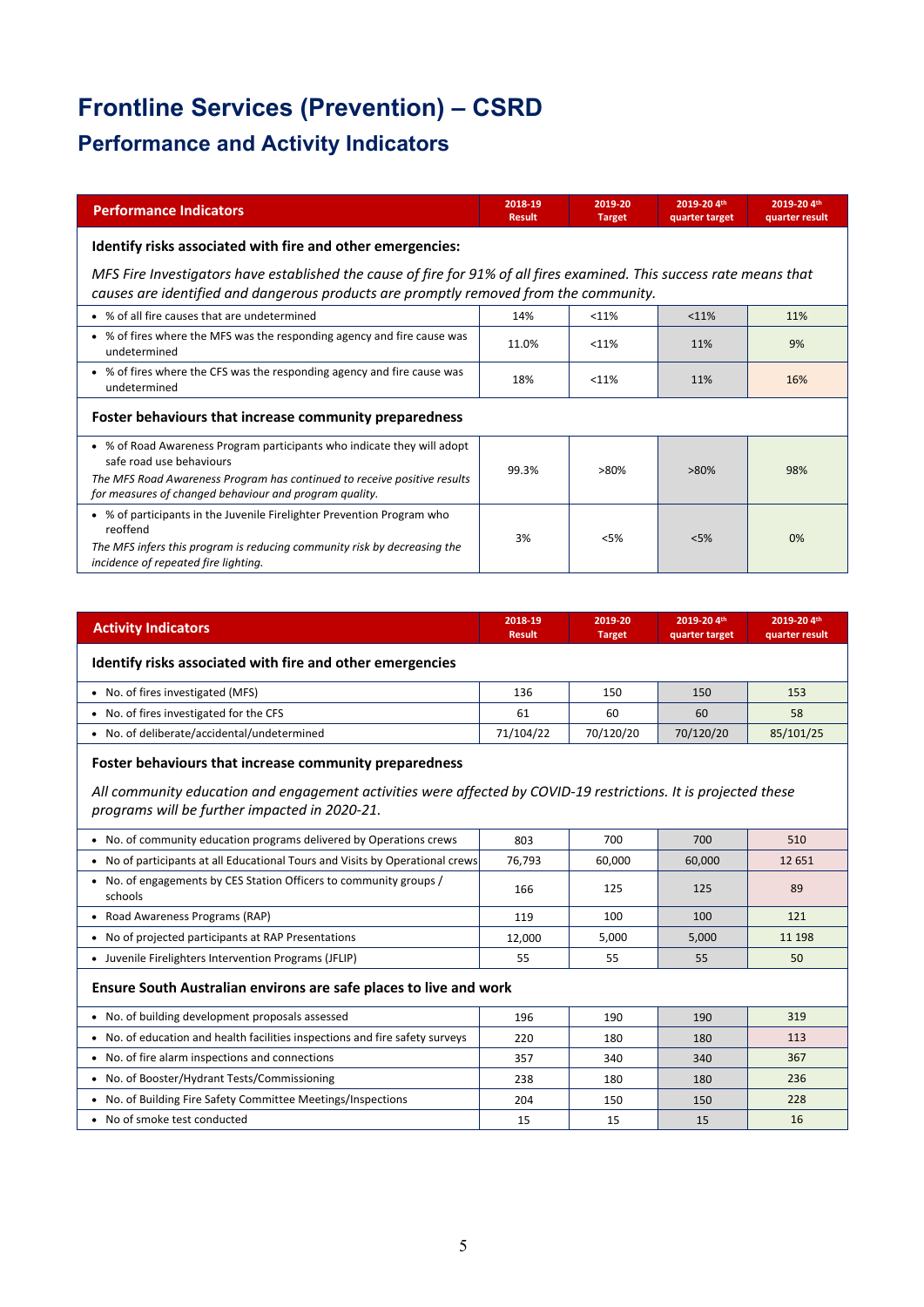### **Frontline Services (Response and Recovery)**

### **Metropolitan, Regional and Special Operations**

#### **Performance Commentary:**

The MFS is responsible for the protection of the South Australian community from the effects of fires, road crash, hazardous materials, rescues and other incidents and deals with the effects of emergencies on a daily basis. The MFS operates from 20 stations throughout the greater metropolitan Adelaide and 17 stations in major regional centres.

The MFS continue to ensure effective operational call receipt and dispatch. During 2019-20 a total of 33 556 emergency calls were received. The average time to answer 000 emergency calls was 5 seconds (within target of 5 seconds).

#### *Metropolitan Operations*

In response to the COVID-19 pandemic, a primary focus for operations was to ensure the continuation of response capability, with due consideration to aged and health care facilities.

Response data to fire and HAZMAT related incidents remains below target, reflecting positive signs for prevention activities. However, there has been a significant increase to rescue incidents representing enhanced response to technical rescue incidents and support to the community and other emergency services.

Metropolitan Operations maintained regular stakeholder engagement with major infrastructure projects such as the South Road upgrade, Lot 14, Australian Naval Infrastructure precinct.

The Emergency Response Solar Installer (ERSI) initiative is aiming to provide preparedness, response and recovery improvements for the three South Australian emergency service sector agencies when attending incidents that involve damage to PV arrays and/or Battery Energy Storage Systems. South Australia is implementing an industry leading initiative that will establish a panel of accredited installers to attend incidents in a timely and well-prepared manner, with known procedures.

#### *Regional Operations*

Regional Operations attended approximately 2 800 incidents during 2019-20. This included approximately 150 structure fires, 70 vehicle fires, 400 rescues and 90 HAZMAT incidents.

Despite the impact of COVID-19, two regional stations (Port Pirie and Mount Gambier) improved their percentage of arrivals within 11 minutes with Port Pirie improving 4.17% and Mount Gambier 6.08% from 2018/19. Stations 50-73 have also shown an improvement in the % of MFS arrivals within 11mins by 3.08%.

Under strict guidelines (including social distancing and personal hygiene) all regional stations recommenced training following cessation due to COVID-19 restrictions. The opportunity to interact and undertake training at regional stations helped to improve morale and the confidence of our Retained personnel.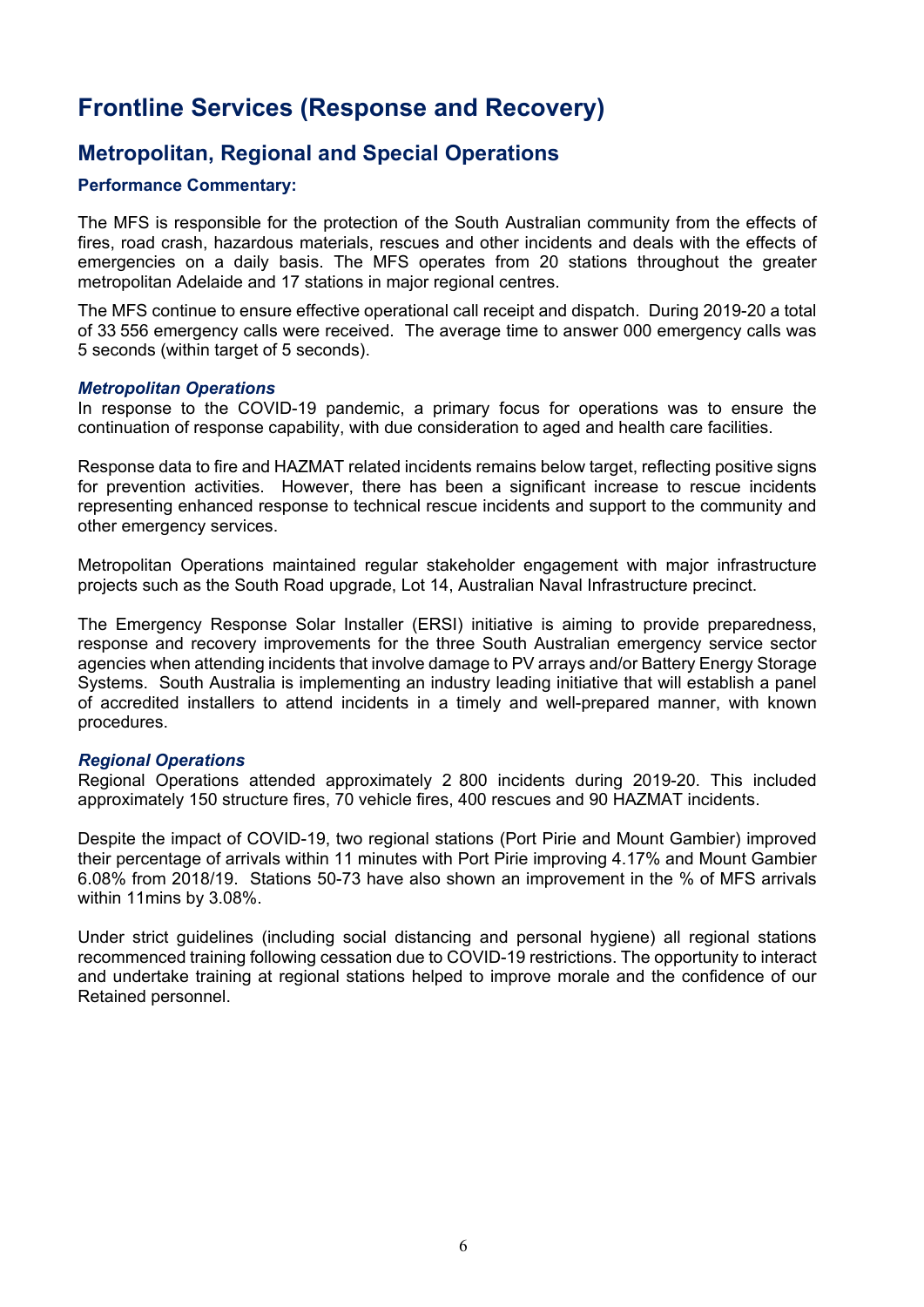#### *Special Operations*

The global COVID-19 pandemic affected South Australia and the MFS throughout the final quarter of 2019-20. In particular, the MFS COVID-19 Taskforce helped to navigate the MFS through the 'Transition to Recovery' in consultation with the United Firefighters Union of SA (UFU), whilst continuing to follow the advice of the Office of the Commissioner for Public Sector Employment and SA Health.

The Technical Communications team provided equipment to facilitate MFS staff in implementing work from home and remote meeting strategies under the current COVID-19 social gathering restrictions. They provided departments and personnel with the advice and physical resources that were required to maintain key organisational functions for the duration of the COVID-19 pandemic.

Team members continued to work with Metropolitan Operations and the UFU to remediate the Largs North Fire Station and complete the agreed actions.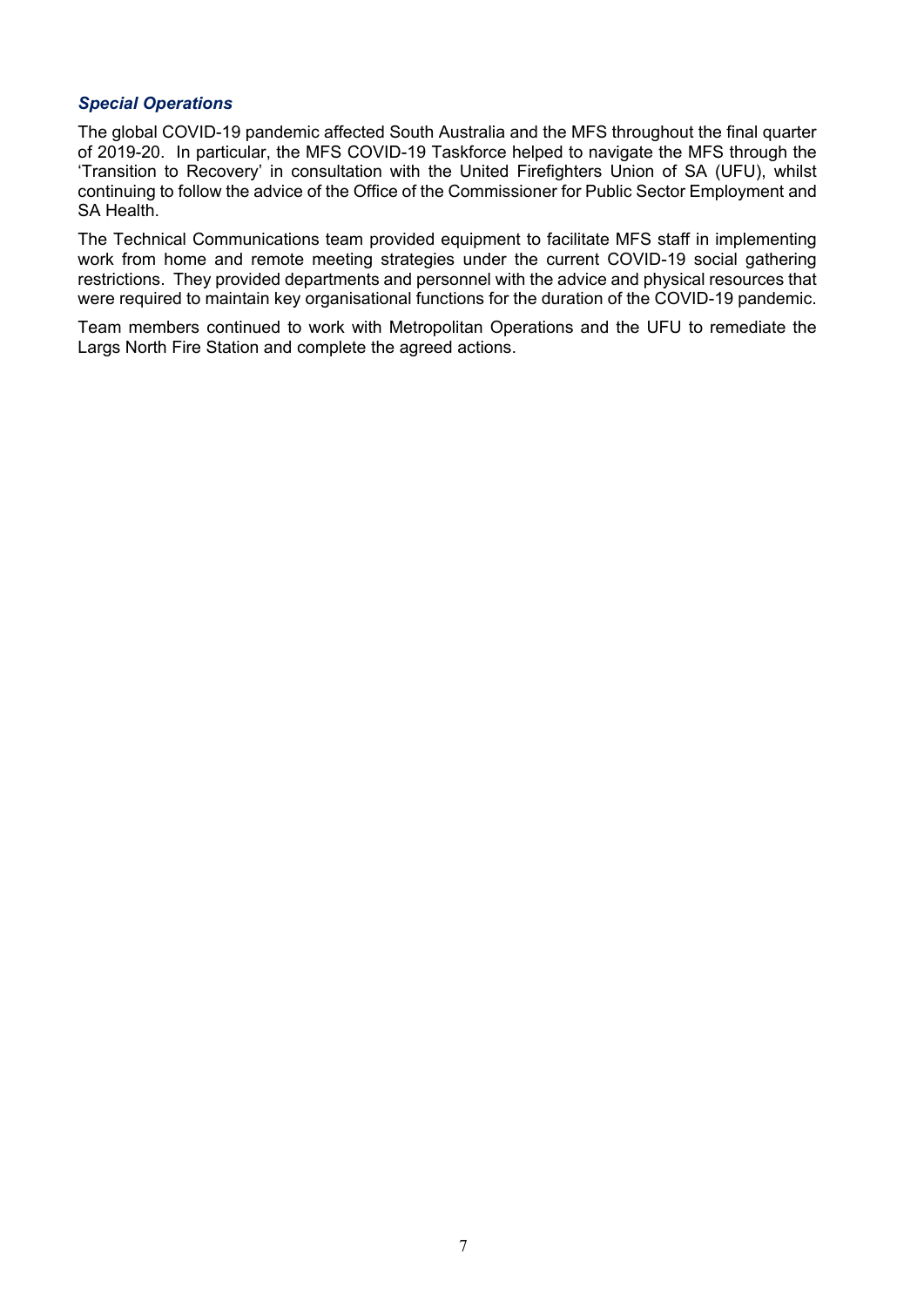# **Frontline Services (Response and Recovery) – Operations Performance Indicators**

| <b>Performance Indicators</b>                                                                                                                                | 2018-19<br><b>Result</b> | 2019-20<br><b>Target</b> | 2019-20 4th<br>quarter target | 2019-20 4th<br>quarter result |  |  |  |  |
|--------------------------------------------------------------------------------------------------------------------------------------------------------------|--------------------------|--------------------------|-------------------------------|-------------------------------|--|--|--|--|
| Ensure the development and delivery of effective emergency management systems                                                                                |                          |                          |                               |                               |  |  |  |  |
| • Ensure major community events have a current fire protection plan                                                                                          | 100%                     | 100%                     | 100%                          | 100%                          |  |  |  |  |
| Ensure appropriate response is committed to 100% of all incident types:                                                                                      |                          |                          |                               |                               |  |  |  |  |
| • Appropriate response is committed to 100% of incidents                                                                                                     | 100%                     | 100%                     | 100%                          | 100%                          |  |  |  |  |
| Ensure the safe and effective management and control of incidents and emergencies                                                                            |                          |                          |                               |                               |  |  |  |  |
| • % of building and other structure fires contained part of room or area of<br>origin                                                                        | 84%                      | $>60\%$                  | $>60\%$                       | 73%                           |  |  |  |  |
| • % of building fires contained to the room of origin                                                                                                        | 75%                      | $>60\%$                  | $>60\%$                       | 65%                           |  |  |  |  |
| Ensure the MFS responds to all fires and other emergencies with timely and weighted response                                                                 |                          |                          |                               |                               |  |  |  |  |
| • Average Metropolitan Out the Door Time                                                                                                                     | 106                      | <120 seconds             | <120 seconds                  | 106                           |  |  |  |  |
| • % of MFS arrivals within 7 minutes of callout in a metropolitan area with<br>a fulltime MFS crew                                                           | 75%                      | 90%                      | 90%                           | 75%                           |  |  |  |  |
| • Percentage of MFS arrivals within 11 minutes of callout in a Regional<br>area with a Retained MFS crew Stations 50 - 72                                    | 65%                      | 90%                      | 90%                           | 63%                           |  |  |  |  |
| • Percentage of MFS arrivals within 11 minutes of callout in a Regional<br>area Station 50: Port Pirie                                                       | 96.5%                    | 90%                      | 90%                           | 95%                           |  |  |  |  |
| • Percentage of MFS arrivals within 11 minutes of callout in a Regional<br>area Station 70: Mount Gambier                                                    | 70%                      | 90%                      | 90%                           | 78%                           |  |  |  |  |
| Ensure effective operational call receipt and dispatch                                                                                                       |                          |                          |                               |                               |  |  |  |  |
| • Response to 100% of all incidents                                                                                                                          | 100%                     | 100%                     | 100%                          | 100%                          |  |  |  |  |
| • Average time to answer call (in seconds)                                                                                                                   | 4                        | 5                        | 5                             | 5                             |  |  |  |  |
| • Triple Zero Answered on First Presentation                                                                                                                 | 86.97%                   | 85%                      | 85%                           | 88.96%                        |  |  |  |  |
| • Call handling time (seconds)                                                                                                                               | 95                       | 90                       | 90                            | 97                            |  |  |  |  |
| • No of times and Incident Desk is created to support significant incident                                                                                   | NA                       | 120                      | 60                            | 83                            |  |  |  |  |
| Provide effective post-incident support and development to the community                                                                                     |                          |                          |                               |                               |  |  |  |  |
| The MFS provides support to property owners who have been impacted by fire through the provision of professional advice and 'After the Fire'<br>information. |                          |                          |                               |                               |  |  |  |  |
| • % of significant fires (>\$25 000) where MFS provided support to victims<br>of emergency incidents in the community                                        | 10%                      | 10%                      | 10%                           | 9%                            |  |  |  |  |
| • Provision of community support by MFS Employee Support<br>Coordinators to non-MFS persons effected by emotionally challenging<br>or traumatic events       | On request               | On request               | On request                    | On request                    |  |  |  |  |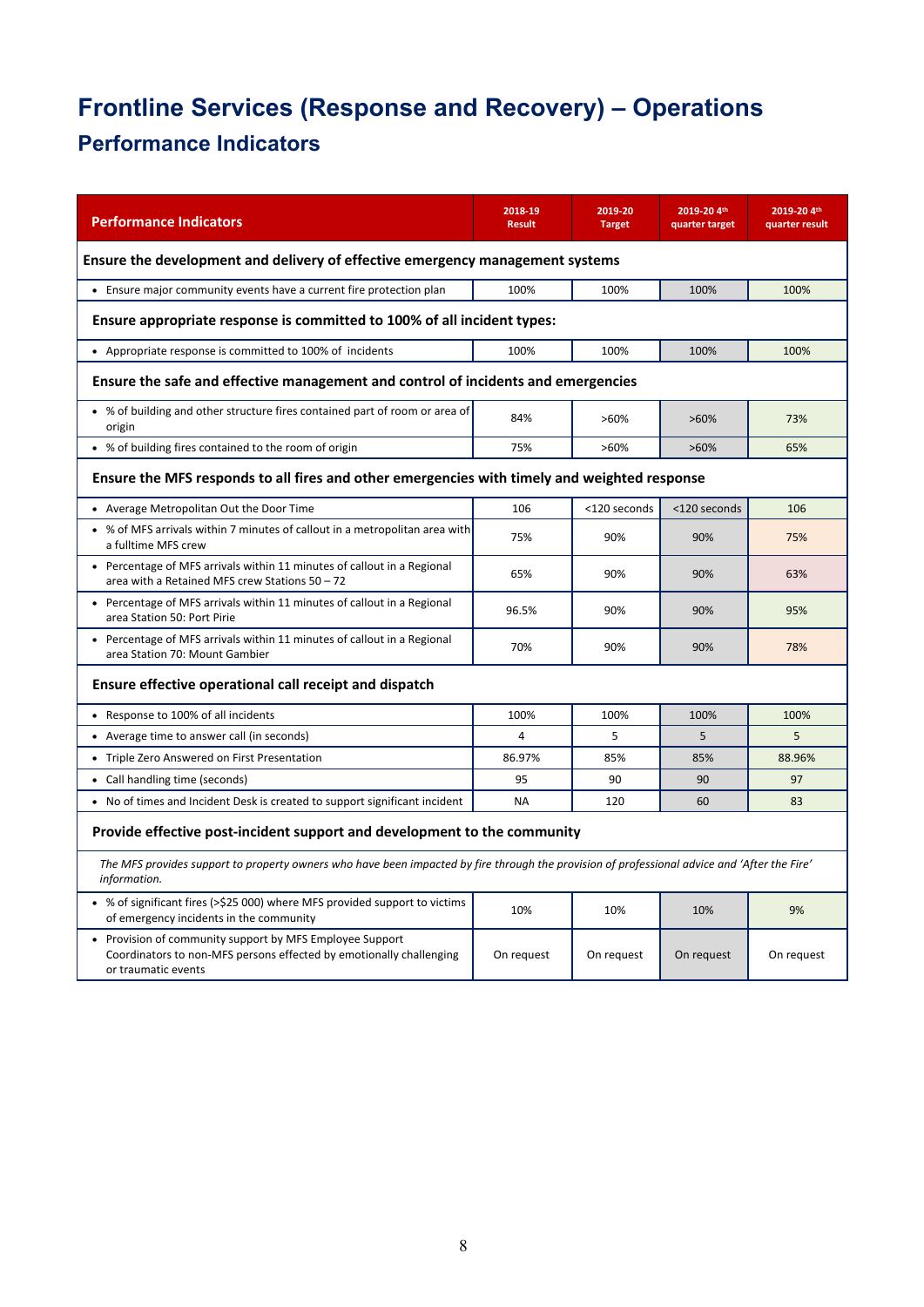# **Frontline Services (Response and Recovery) – Operations Activity Indicators**

| <b>Activity Indicators</b> <sup>(a)</sup>                                                                                                                                                                                                              | 2018-19<br><b>Result</b> | 2019-20<br><b>Target</b> | 2019-20 4th<br>quarter target | 2019-20 4th<br>quarter result |  |
|--------------------------------------------------------------------------------------------------------------------------------------------------------------------------------------------------------------------------------------------------------|--------------------------|--------------------------|-------------------------------|-------------------------------|--|
| Ensure the MFS responds to all fires and other emergencies with timely and weighted response                                                                                                                                                           |                          |                          |                               |                               |  |
| Total number of incidents generating a response:                                                                                                                                                                                                       | 19816                    | <20 150                  | $<$ 20 150                    | 20 960                        |  |
| metropolitan responses                                                                                                                                                                                                                                 | 17933                    | <17 340                  | $<$ 17 340                    | 18 163                        |  |
| regional responses                                                                                                                                                                                                                                     | 2 4 9 8                  | < 2810                   | < 2810                        | 2 7 9 7                       |  |
| No. of responses to structure fires:                                                                                                                                                                                                                   | 1 0 0 4                  | $<$ 1 250                | $<$ 1 250                     | 1089                          |  |
| metropolitan responses                                                                                                                                                                                                                                 | 840                      | $<$ 1 $000$              | $<$ 1 $000$                   | 942                           |  |
| regional responses                                                                                                                                                                                                                                     | 164                      | $250$                    | $250$                         | 147                           |  |
| No. of responses to vehicle fires:                                                                                                                                                                                                                     | 548                      | $<$ 1 000                | $<$ 1 $000$                   | 556                           |  |
| metropolitan responses                                                                                                                                                                                                                                 | 479                      | < 890                    | <890                          | 483                           |  |
| regional responses                                                                                                                                                                                                                                     | 69                       | $<$ 110                  | < 110                         | 73                            |  |
| No. of responses to other fires:                                                                                                                                                                                                                       | 2624                     | $<$ 3 500                | $<$ 3 500                     | 2 1 0 6                       |  |
| metropolitan responses                                                                                                                                                                                                                                 | 2 2 5 5                  | $<$ 3 000                | $<$ 3 000                     | 1673                          |  |
| regional responses                                                                                                                                                                                                                                     | 369                      | < 500                    | < 500                         | 433                           |  |
| No. of responses to dangerous substances:                                                                                                                                                                                                              | 441                      | < 700                    | $700$                         | 483                           |  |
| metropolitan responses                                                                                                                                                                                                                                 | 385                      | < 600                    | <600                          | 394                           |  |
| regional responses                                                                                                                                                                                                                                     | 56                       | $<$ 100                  | $<$ 100                       | 89                            |  |
| No. of responses to rescues:(b)                                                                                                                                                                                                                        | 4957                     | $<$ 3 400                | $<$ 3 400                     | 5 0 2 1                       |  |
| metropolitan responses                                                                                                                                                                                                                                 | 4569                     | $<$ 3 000                | $<$ 3 000                     | 4610                          |  |
| regional responses                                                                                                                                                                                                                                     | 388                      | $<$ 400                  | < 400                         | 411                           |  |
| No. of responses to fire alarms:                                                                                                                                                                                                                       | 6060                     | $<$ 7 000                | < 7000                        | 6579                          |  |
| metropolitan area                                                                                                                                                                                                                                      | 5 4 0 8                  | < 6000                   | < 6000                        | 5830                          |  |
| regional areas                                                                                                                                                                                                                                         | 652                      | $<$ 1 000                | $<$ 1 000                     | 749                           |  |
| No. of other responses:(b)                                                                                                                                                                                                                             | 5 0 6 5                  | $<$ 3 300                | $<$ 3 300                     | 5 1 2 6                       |  |
| metropolitan area                                                                                                                                                                                                                                      | 4 2 6 5                  | $<$ 2 850                | < 2850                        | 4 2 3 1                       |  |
| regional areas                                                                                                                                                                                                                                         | 800                      | $<$ 450                  | $<$ 450                       | 895                           |  |
| Ensure the development and delivery of effective emergency management systems<br>Please note activities were affected by COVID-19 restrictions.                                                                                                        |                          |                          |                               |                               |  |
| • Number of major inter-agency exercises conducted                                                                                                                                                                                                     | 5                        | 8                        | 8                             | 5                             |  |
| • Total number of major events evaluated (notifications to Operations)                                                                                                                                                                                 | 8                        | 100                      | 100                           | 15                            |  |
| • Number of multi-agency forums attended                                                                                                                                                                                                               | 3                        | 50                       | 50                            | 21                            |  |
| Ensure effective operational call receipt and dispatch                                                                                                                                                                                                 |                          |                          |                               |                               |  |
| • Number of emergency calls received (answered and actioned)                                                                                                                                                                                           | 32 096                   | 28 000                   | 28 000                        | 33 556                        |  |
| Provide effective post-incident support and development to MFS Personnel                                                                                                                                                                               |                          |                          |                               |                               |  |
| MFS personnel who have responded to traumatic 'critical' incidents are provided with access to peer and professional support. The MFS maintains<br>activity data on the number of times this program is accessed as a measure of workforce resilience. |                          |                          |                               |                               |  |
| • No. of MFS employee assistance interventions                                                                                                                                                                                                         | On request               | 70                       | 70                            | On request                    |  |

(a) It is an objective of the MFS to reduce the total number of emergency incidents affecting the South Australian Community. These figures provide an overall picture of the level of risk and response types required by the community. There has been an ongoing increase in the number of road crashes over the past five years; however, there has also been a decrease in the number of fatalities during the same period.

(b) The number of rescue and 'other' incidents attended by the MFS have increased steadily over the past five years. The MFS reviews these activity indicators at the end of each financial year.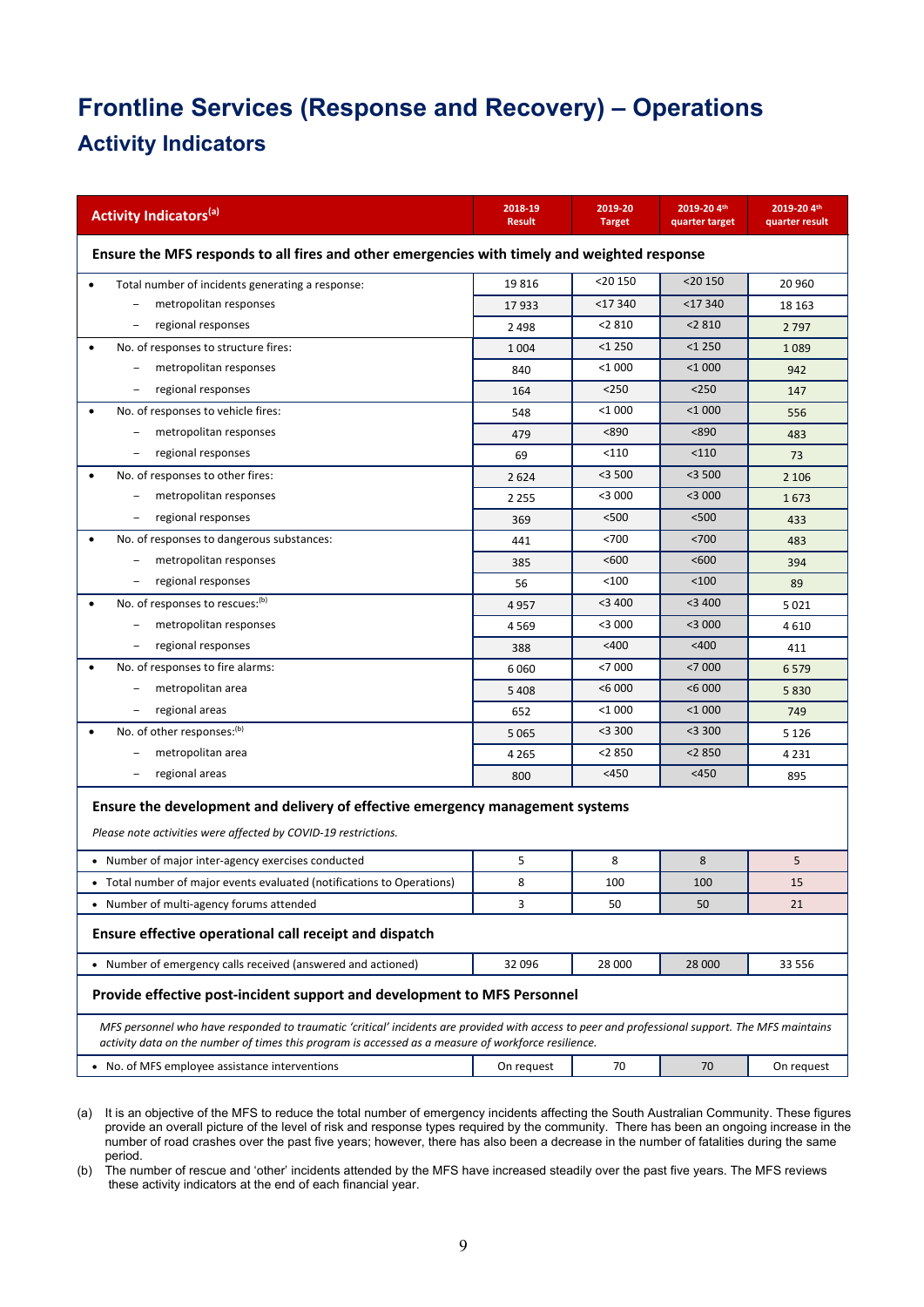### **Frontline Support Services (Preparedness)**

### **Learning and Development (L&D)**

#### **Performance Commentary:**

#### *Recruit Training and Recruitment*

The MFS recruit course was delayed due to FTE numbers being in excess, hence a full functional review of the MFS recruit course continued. This involved a review of recruit course content, assessments, structure, sequencing, validity and alignment to the new Certificate II in Public Safety qualification and MFS requirements.

#### *Staff Development Framework (SDF)*

Recruit Course 56 Upskill Program was conducted via two separate programs, to ensure compliance with the MFS COVID-19 Taskforce requirements. The final report of the SDF Review will be presented to Management and the United Firefighters Union once it has been completed.

#### *Incident Management Training (IMT)*

The IMT team has been actively involved in the new content for the SFF Level 2 Qualified program.

#### *Promotions*

Personnel engaged in the development of the practical assessment for SFF Level 2 Qualified program.

#### *Road Crash Rescue (RCR)*

Skills maintenance was temporarily postponed due to COVID-19 restrictions. Over 80 half-day courses were delivered in three locations (Angle Park Training Centre, Salisbury and Seaford Stations). This proved a highly effective delivery model due to a significant reduction in travel time.

#### *Technical Rescue*

Heavy Rescue training for incidents involving trucks, trains and buses was delivered to a range of personnel for the Technical Rescue Appliance and metropolitan Pump Rescue Appliances to enhance their capability and improve their safety at such incidents. Wildfire training was delivered to Regional Stations.

#### *Aerial Training Qualifications*

Commenced development of learner resources. The program will result in the issuance of two units of competency that will meet MFS organisational and SafeWork SA licensing requirements.

#### *Structural Firefighting*

Personnel are reviewing the structural firefighting recruit training program and planning for the development and delivery of training in the new MFS Fire Behaviour Training Facility.

#### *RTO Quality Compliance*

The RTO met its quality indicator reporting requirements for 30 June 2020. The USAR Taskforce delivered a multi-agency USAR First Responder training program in Mount Gambier as part of its Business Continuity Plan and disaster preparedness for regional South Australia. The program involved the MFS, SES, SAAS, CFS and others completing USAR First Responder training, Heavy Lift and Stabilisation techniques and Confined Space Rescue Awareness. The training program will be delivered to other regional areas over time as part of a regional cache development program.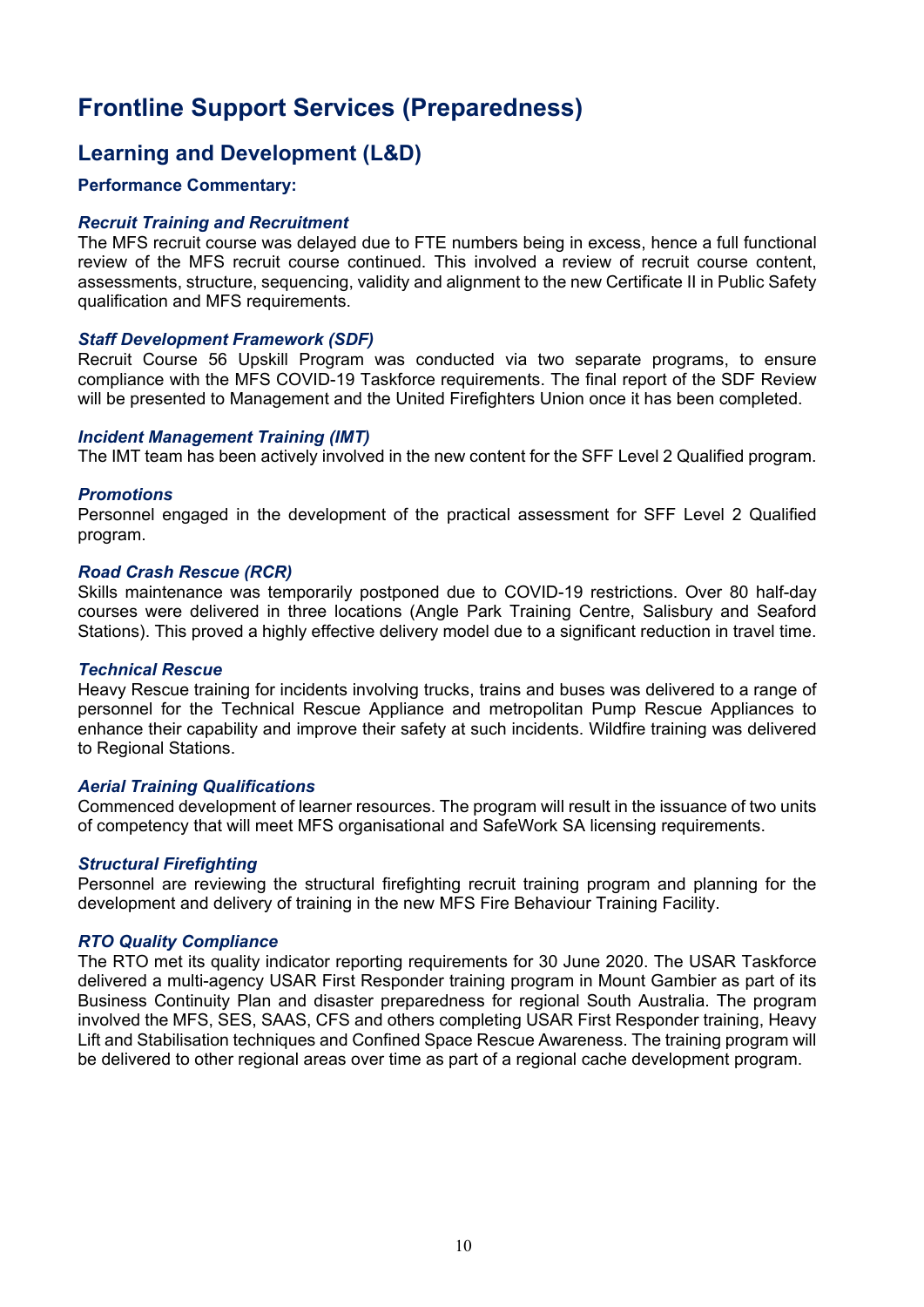# **Frontline Support Services (Preparedness) – L&D**

### **Performance and Activity Indicators**

| <b>Performance Indicators</b>                                                             | 2018-19<br><b>Result</b> | 2019-20<br><b>Target</b> | 2019-20 4th<br>quarter target quarter result | 2019-20 4th |  |  |  |
|-------------------------------------------------------------------------------------------|--------------------------|--------------------------|----------------------------------------------|-------------|--|--|--|
| A highly skilled workforce that can safely undertake the roles required of MFS personnel. |                          |                          |                                              |             |  |  |  |
| • 100% of firefighter separations filled                                                  | 100%                     | 100%                     | 100%                                         | 100%        |  |  |  |
| • Total number of recruit firefighters graduated                                          | 57                       | 18                       | 18                                           | 48          |  |  |  |
| Establish and maintain effective career development systems                               |                          |                          |                                              |             |  |  |  |
| • total number of personnel enrolled in VET                                               | 247                      | 250                      | 250                                          | 392         |  |  |  |
| voluntary personnel enrolments in VET<br>٠                                                | 43                       | 100                      | 100                                          | 51          |  |  |  |

| <b>Activity Indicators</b>                                   | 2018-19<br><b>Result</b> | 2019-20<br><b>Target</b> | 2019-20 4th<br>quarter target | 2019-20 4th<br>quarter result |
|--------------------------------------------------------------|--------------------------|--------------------------|-------------------------------|-------------------------------|
| Conduct required recruit training programs                   |                          |                          |                               |                               |
| • no. of personnel recruited <sup>a</sup>                    | 57                       | 18                       | 48                            | 48                            |
| Establish and maintain effective career development systems: |                          |                          |                               |                               |
| • mandatory personnel enrolments in VET <sup>b</sup>         | 153                      | 150                      | 150                           | 392                           |
| • the total units of study MFS personnel enrolled in         | 1405                     | 750                      | 750                           | 1516                          |
| • units enrolled on mandatory basis                          | 938                      | 500                      | 500                           | 1 2 9 2                       |
| • units enrolled in on a voluntary basis                     | 267                      | 250                      | 250                           | 224                           |
| Develop and maintain the core skills of personnel:           |                          |                          |                               |                               |
| • no. of programs delivered                                  | 3                        | 5                        | $\overline{4}$                | 3                             |
| • no. of external partnerships utilised                      | 3                        | 3                        | 3                             | 4                             |

(a) MFS Recruitment has been put on hold during the COVID 19 restriction period.

(b) MFS mandatory enrolments reduced during a period of limited recruitment. Enrolment rates are now increasing.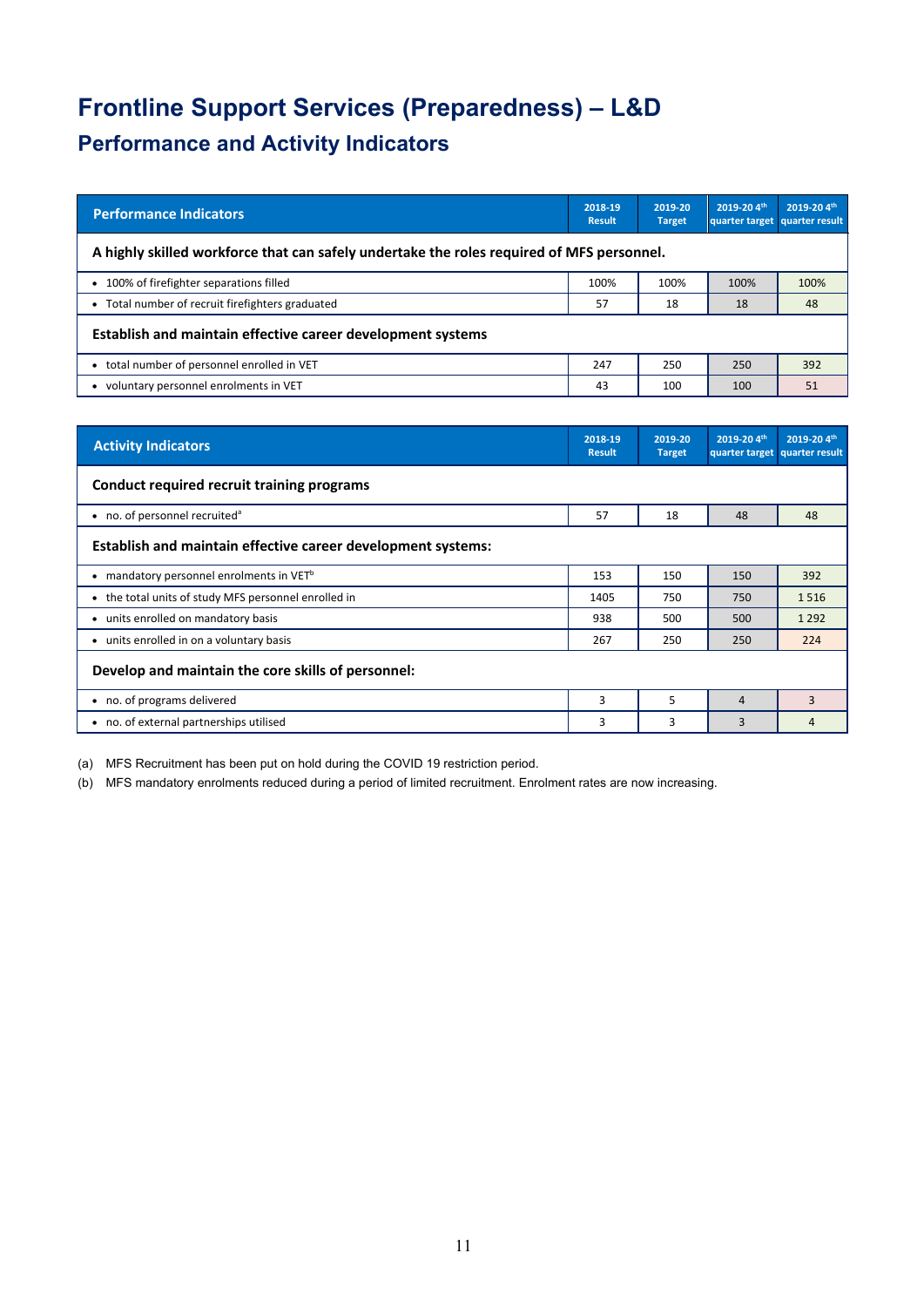### **Frontline Support Services (Preparedness)**

### **Infrastructure and Logistics (I&L)**

#### **Performance Commentary:**

#### *Work Health and Safety*

The MFS commenced a project to develop a comprehensive job dictionary that covers approximately 30 operational and support roles within the MFS, taking into account the physical, psychological, cognitive and medical demands involved in these roles and summarises this for use in areas such as return to work, fitness for duty and pre-employment screening.

#### *Appliances and Equipment*

Appliances continued to respond to incidents with no report of failure that impeded their arrival; however, due to the age of appliances and the ongoing costs to repair them, the MFS notes the increasing risk. Investigations into lighter components to reduce axle weight for National Heavy Vehicle Regulations compliance continues. The selection process for a new large aerial appliance remains ongoing.

#### *Breathing Apparatus and Equipment*

Work continues to evaluate tenders for the replacement of Self-Contained Breathing Apparatus and cylinders, including active field trials. COVID-19 protocols were applied in developing the field trial methodology. Original Equipment Manufacturer training for HOLMATRO servicing was agreed, however, COVID-19 limitations may impact implementation.

#### *Buildings and Facilities*

Scoping and documentation for a number of station refurbishment/upgrade projects will continue to progress on an annual basis. The Kadina Fire Station has significant structural issues and will require replacement. The MFS has engaged the assistance of Renewal SA to progress the project. The Angle Park Structural Fire Behaviour Training Facility project is scheduled for completion; after which commissioning will commence.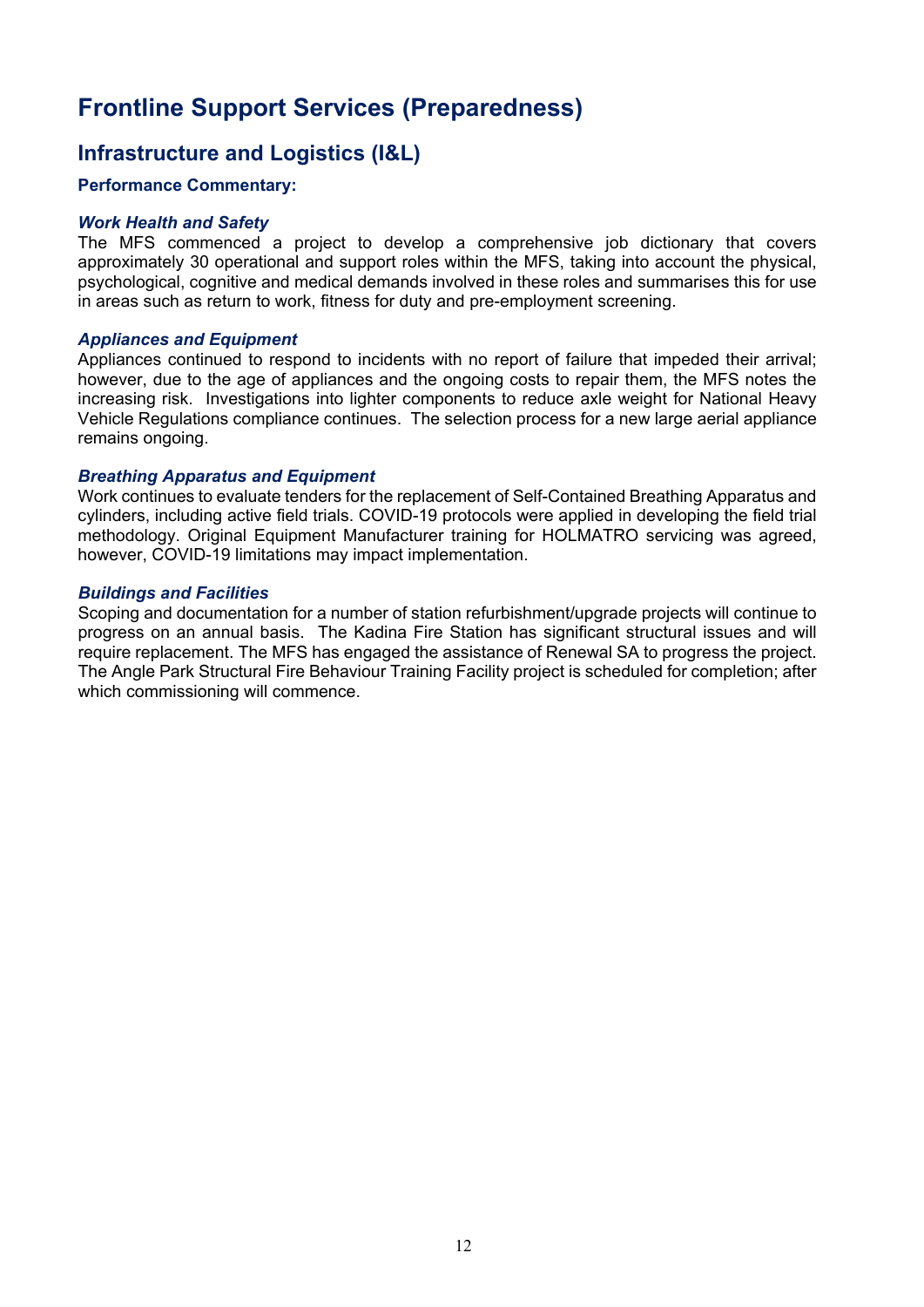# **Frontline Support Services (Preparedness) – I&L Performance and Activity Indicators**

| <b>Performance Indicators</b>                                                                                                                                                                                                             | 2018-19<br><b>Result</b> | 2019-20<br><b>Target</b> | 2019-20 4th<br>quarter target | 2019-20 4th<br>quarter result |
|-------------------------------------------------------------------------------------------------------------------------------------------------------------------------------------------------------------------------------------------|--------------------------|--------------------------|-------------------------------|-------------------------------|
| Ensure the provision of efficient and effective whole of life vehicle and equipment solutions.                                                                                                                                            |                          |                          |                               |                               |
| Operational performance is supported by appropriate vehicles and equipment at 100% of<br>٠<br>incidents                                                                                                                                   | 100%                     | 100%                     | 100%                          | 100%                          |
| Maintenance of fleet reserve capability (min of 2 reserve appliances available 100% of<br>٠<br>time)                                                                                                                                      |                          |                          |                               |                               |
| Current MFS recruitment programs also affect appliance availability, as six appliances are<br>required to conduct the 14-week recruit course with 24 recruits.                                                                            | 22.80%                   | 80%                      | 80%                           | 30%                           |
| Reserve fleet capability has been compromised due to ongoing burn over protection (BOPS),<br>chassis rust and pump mounting failures which both require repairs from an out-sourced<br>engineer which can take up to 8 weeks to complete. |                          |                          |                               |                               |

| <b>Activity Indicators</b>                                                                         | 2018-19<br><b>Result</b> | 2019-20<br><b>Target</b> | 2019-20 4th<br>quarter target quarter result | 2019-20 4th |
|----------------------------------------------------------------------------------------------------|--------------------------|--------------------------|----------------------------------------------|-------------|
| Ensure the provision of efficient and effective whole of life vehicle and equipment solutions.     |                          |                          |                                              |             |
| Maintenance of fleet (e.g. capability is maintained at 100% operational availability)<br>٠         | 100%                     | 100%                     | 100%                                         | 90%         |
| • % of total MFS fleet requiring replacement within two years                                      | 15%                      | <12%                     | <12%                                         | 20%         |
| • <10 General Purpose Pumps requiring replacement within two years                                 | 8                        | 9                        | 9                                            | 22          |
| • <2 Aerials requiring replacement within two years                                                | 4                        | 4                        | 4                                            |             |
| < 2 Specialist vehicles requiring replacement within two years (HAZMAT, Rescue spare<br>٠<br>204B) | 2                        | $\mathbf{1}$             | $\mathbf{1}$                                 |             |
| • < 18 Appliances at 18 years old require chassis rust remedial                                    | New target               | New target               | < 18                                         | 10          |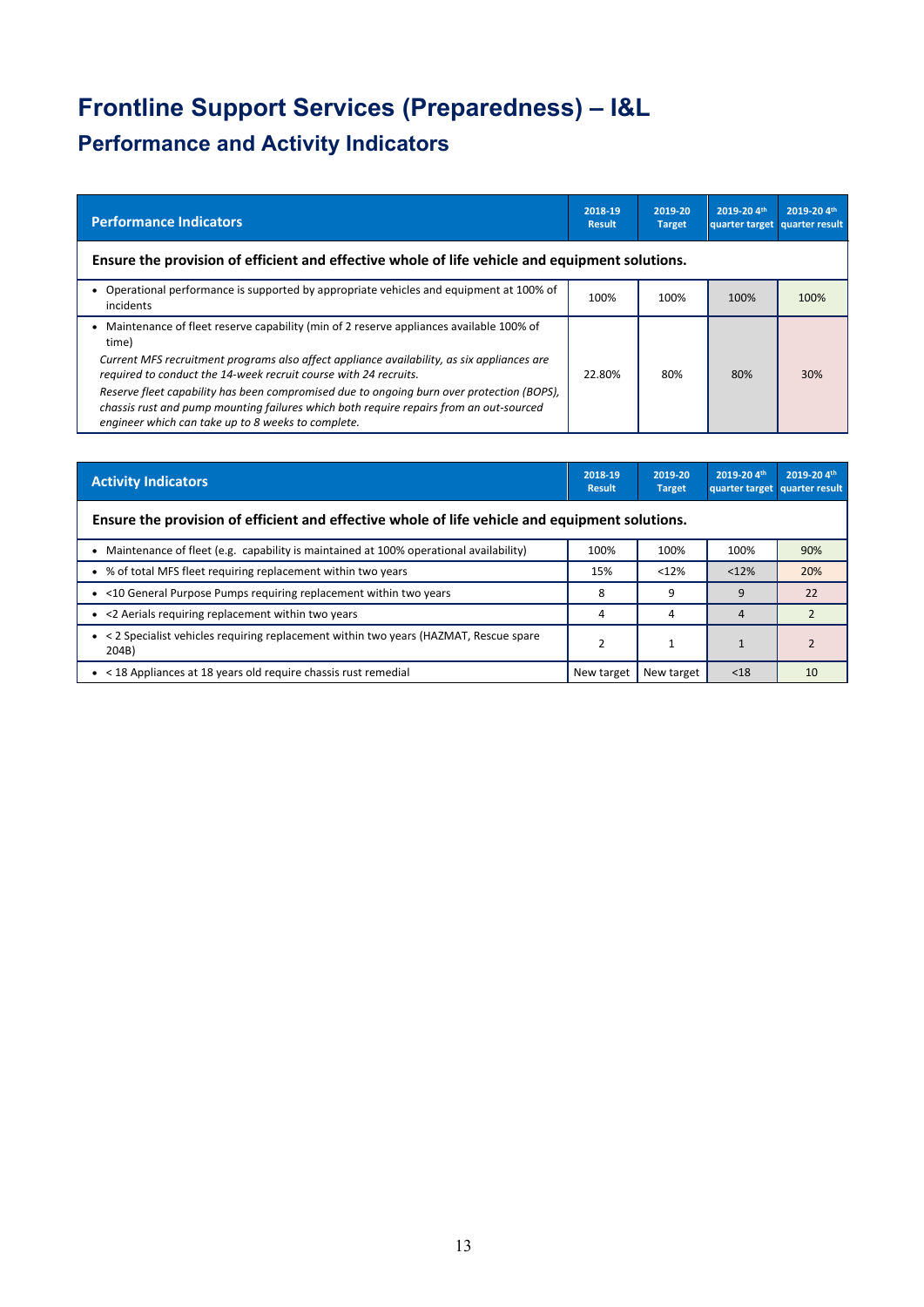### **Governance and Public Value**

The objectives of this sub-program are to ensure the MFS meets all required standards of corporate governance and that the services provided represent public value to the South Australian community. Key components of this sub-program include initiatives to improve organisational performance, employee well-being, sustainability, leadership development and cultural renewal.

#### **Performance Commentary:**

The MFS provided significant leadership and support to the Royal Commission into National Natural Disaster Arrangements, South Australia's 2019-2020 Bushfire Season Independent Review and the South Australian Government's COVID-19 response planning.

In response to the changing and challenging operating environment, the MFS commenced work on a new Strategic Plan to ensure the agency is in the best position to continue to support and protect the South Australian community.

During 2019-20, the MFS undertook a significant review of the sustainability of key frontline support programs and submitted cases for resources necessary to maintain these programs to address workforce renewal and the ageing appliance fleet.

The MFS also progressed a number of key change projects outlined in the organisation's strategic plan. These include:

- Completion of the *MFS Culture and Diversity Plan.*
- Implementation of a new Wellness and Safety section to manage key health, safety and cultural programs.
- Implementation of key elements of the 2017 Enterprise Agreement and commencement of a new enterprise bargaining process.

#### **Key Projects:**

The MFS provides high quality frontline emergency services. The agency also invests heavily in developing its people and providing appropriate equipment and resources, so these services are effective and safe. However, we have identified several areas where the MFS can change and improve the services we provide or how we provide them.

#### *MFS Doctrine*

Doctrine incorporated in the draft Senior Firefighter Level 2 Qualified Program. This includes development of an aligned Incident Management assessment tool.

#### *MFS Diversity and Inclusion*

- In addition to the completion of the first draft of the *MFS Culture and Diversity Plan*, a draft Diversity and Inclusion Advisory Committee Charter was developed, and initial meetings were scheduled. Further stakeholder consultation is yet to occur.
- The MFS continues to contribute to the development of AFAC Diversity and Inclusion position.

#### *Learning and Development Doctrine*

Draft *MFS Learning and Development Doctrine* modified to include additional information concerning assessment methodologies; and incorporated in the draft Senior Firefighter Level 2 Qualified Program.

#### *Policy Framework Review*

Appointment of a Senior Project Officer for the 2020-21 financial year to progress this project.

#### *Capital Programs*

Significant capital works undertaken including completion of the new MFS Fire Behaviour Training Facility at Angle Park and forward planning for the new MFS Command Station at Noarlunga.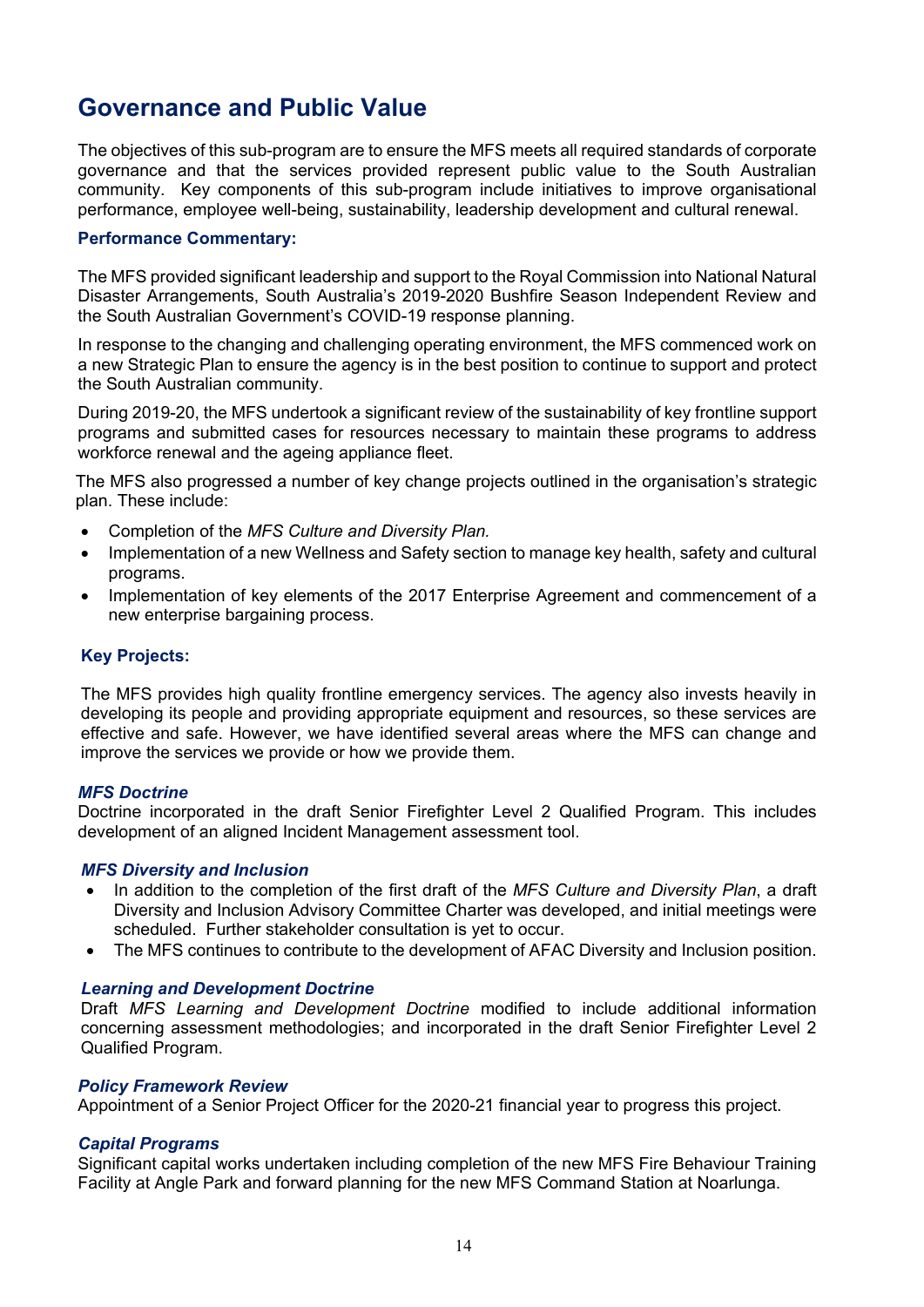# **Governance and Public Value Performance and Activity Indicators**

| <b>Performance Indicators</b>                                                                                                                                                                                                                                                                                                                                                 | 2018-19<br><b>Result</b> | 2019-20<br><b>Target</b>              | 2019-20 4th<br>quarter target | 2019-20 4th<br>quarter result                |  |  |  |  |  |  |  |  |  |
|-------------------------------------------------------------------------------------------------------------------------------------------------------------------------------------------------------------------------------------------------------------------------------------------------------------------------------------------------------------------------------|--------------------------|---------------------------------------|-------------------------------|----------------------------------------------|--|--|--|--|--|--|--|--|--|
| Develop the leadership and management skills of our personnel                                                                                                                                                                                                                                                                                                                 |                          |                                       |                               |                                              |  |  |  |  |  |  |  |  |  |
| The MFS develops current and future leaders through access to graduate and post-graduate management qualifications. At senior management,<br>level personnel have access to Graduate Certificate, Diploma and Masters programs.                                                                                                                                               |                          |                                       |                               |                                              |  |  |  |  |  |  |  |  |  |
| % of senior managers holding tertiary management qualifications<br>$\bullet$                                                                                                                                                                                                                                                                                                  | 90%                      | 80%                                   | 80%                           | 90%                                          |  |  |  |  |  |  |  |  |  |
| Ensure sustainable and environmentally friendly practices are employed                                                                                                                                                                                                                                                                                                        |                          |                                       |                               |                                              |  |  |  |  |  |  |  |  |  |
| The MFS aims to contribute to the South Australian Government environmental sustainability objectives, including establishing an MFS target of<br>25% reduction in energy usage by 2015. The MFS also seeks to increase the volume of water reclaimed from fire training activities and restrict the<br>volume of contaminated water released during firefighting activities. |                          |                                       |                               |                                              |  |  |  |  |  |  |  |  |  |
| Increase the total MFS photovoltaic energy generation                                                                                                                                                                                                                                                                                                                         |                          |                                       |                               |                                              |  |  |  |  |  |  |  |  |  |
| The MFS aims to contribute to the South Australian Government environmental sustainability objectives by increasing the amount of photovoltaic<br>energy generated by the agency. All new MFS Stations are built with a minimum of 12kW systems. The MFS now has a total photovoltaic energy<br>capability in excess of 100kW.                                                |                          |                                       |                               |                                              |  |  |  |  |  |  |  |  |  |
| Maintain grid connected 105 kWh capacity<br>$\bullet$                                                                                                                                                                                                                                                                                                                         | 120kW                    | 105kW                                 | >105kW                        | 120kW                                        |  |  |  |  |  |  |  |  |  |
| <b>Employ sustainable water use practices</b>                                                                                                                                                                                                                                                                                                                                 |                          |                                       |                               |                                              |  |  |  |  |  |  |  |  |  |
| MFS is undertaking a costed feasibility plan to implement the capture and recycling of water at the Adelaide Fire Station complex, with a target<br>nomination capacity of 300 - 500,000 litres per year.                                                                                                                                                                     |                          |                                       |                               |                                              |  |  |  |  |  |  |  |  |  |
| Ensure all required organisational plans are developed                                                                                                                                                                                                                                                                                                                        |                          |                                       |                               |                                              |  |  |  |  |  |  |  |  |  |
| The MFS is required to submit an annual Business Plan and Workforce Plan to the SAFECOM Board.<br>Note: Report submission was delayed due to COVID-19; yet both reports were submitted in the first quarter of 2020-21.                                                                                                                                                       |                          |                                       |                               |                                              |  |  |  |  |  |  |  |  |  |
| 100% of plans required by SAFECOM Board are completed<br>$\bullet$                                                                                                                                                                                                                                                                                                            |                          |                                       |                               |                                              |  |  |  |  |  |  |  |  |  |
| Business Plan submitted by June 2020                                                                                                                                                                                                                                                                                                                                          | Submitted                | submitted by<br>June<br>(1st Quarter) | Submitted                     | Submitted                                    |  |  |  |  |  |  |  |  |  |
| Workforce Plan submitted by June 2020                                                                                                                                                                                                                                                                                                                                         | Submitted                | submitted by<br>June<br>(1st Quarter) | Submitted                     | Submitted                                    |  |  |  |  |  |  |  |  |  |
|                                                                                                                                                                                                                                                                                                                                                                               |                          |                                       |                               |                                              |  |  |  |  |  |  |  |  |  |
| <b>Activity Indicators</b>                                                                                                                                                                                                                                                                                                                                                    | 2018-19<br><b>Result</b> | 2019-20<br><b>Target</b>              | 2019-20 4th                   | 2019-20 4th<br>quarter target quarter result |  |  |  |  |  |  |  |  |  |
| <b>Ensure effective Corporate Governance:</b>                                                                                                                                                                                                                                                                                                                                 |                          |                                       |                               |                                              |  |  |  |  |  |  |  |  |  |
| The MFS employs a range of activity indicators for Business Excellence from which performance is inferred.                                                                                                                                                                                                                                                                    |                          |                                       |                               |                                              |  |  |  |  |  |  |  |  |  |
| • SAFECOM Board quarterly reports submitted                                                                                                                                                                                                                                                                                                                                   | 3                        | 4                                     | $\overline{4}$                | 3                                            |  |  |  |  |  |  |  |  |  |
| Corporate Governance committee meetings conducted                                                                                                                                                                                                                                                                                                                             | 4                        | 5                                     | 5                             | 4                                            |  |  |  |  |  |  |  |  |  |
| Planning and Resilience committee meetings conducted                                                                                                                                                                                                                                                                                                                          | 11                       | 5                                     | 5                             | 12                                           |  |  |  |  |  |  |  |  |  |
| • Finance committee meetings conducted                                                                                                                                                                                                                                                                                                                                        | 11                       | 5                                     | 5                             | 9                                            |  |  |  |  |  |  |  |  |  |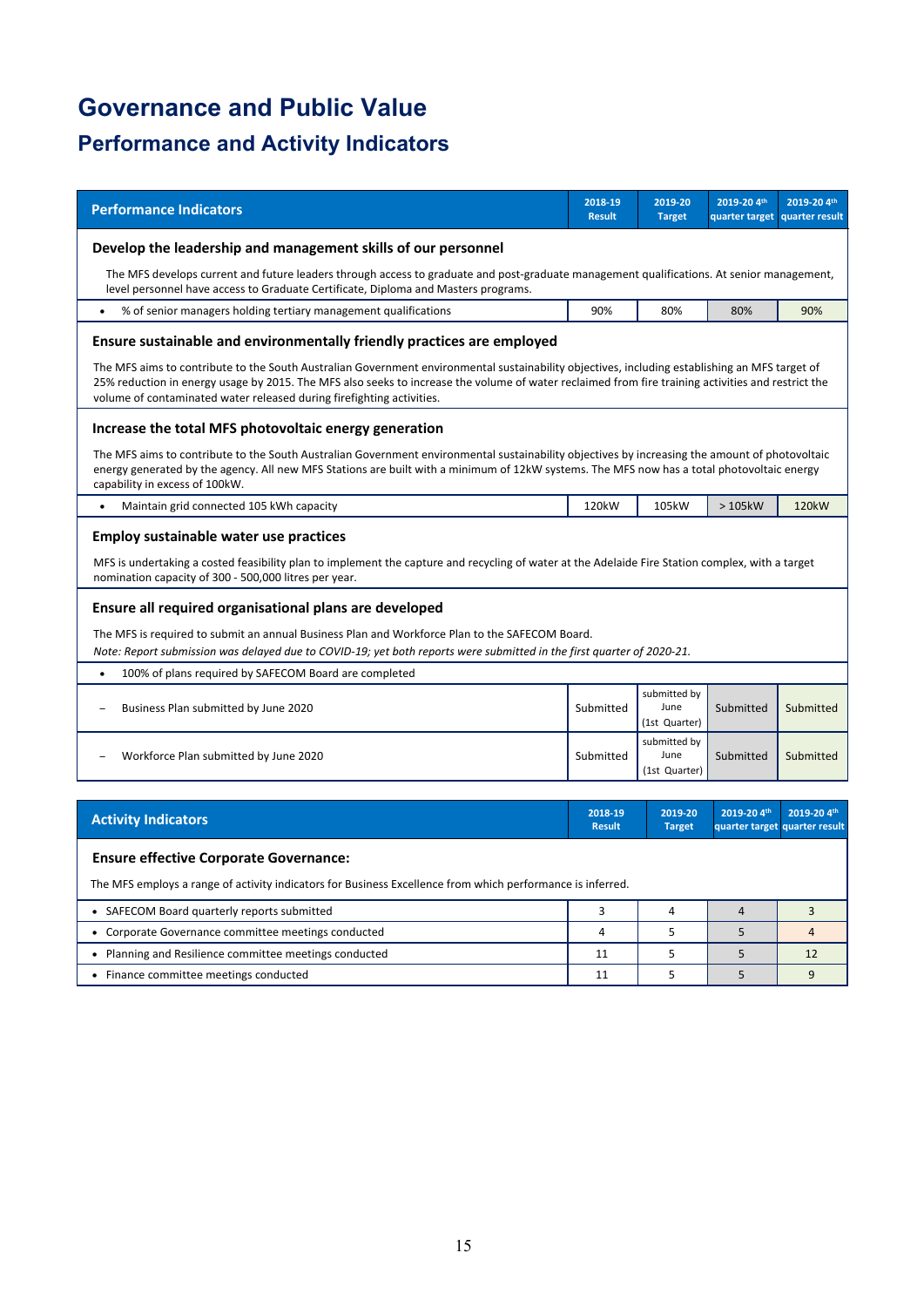### **Appendix 1: 2019 – 2020 Work Health Safety & Injury Management**

#### **Risk Management and System Performance**

The MFS Work Health Safety and Injury Management (WHS&IM) system is aligned to AS/NZS 4801 (Occupational health and safety management systems – specification with guidelines for use). The system is underpinned by the philosophies and methods set out in AS/NZS/ISO 31 000, (Risk Management – Principles and guidelines) to ensure the MFS achieves its safety and injury management objectives.

WHS&IM system performance is evaluated through audit, review and investigation, the analysis of data and surveys to ensure effectiveness and ongoing improvement.

#### **Safety and Injury Management Performance**

**Table 1** shows Workers Compensation Expenditure for 2019-20 in comparison to 2018-19.

**Table 2** displays MFS performance against the Building Safety Excellence (BSE) in the Public Sector targets.

| <b>WHS Table 1: Workers Compensation Expenditure</b> | 2019-20<br>(s) | 2018-19<br>(5) | <b>Variation</b><br>$(5) + (-)$ | % Change<br>$(+/-)$ |
|------------------------------------------------------|----------------|----------------|---------------------------------|---------------------|
| Income support                                       | \$2 212 909.44 | \$3 090 732    | -\$877 822.38                   | $-28.40%$           |
| Hospital                                             | \$390 756.77   | \$293 188      | \$97 568.77                     | 33.27%              |
| Medical                                              | \$975 390.21   | \$834 149.02   | \$141 241.19                    | 16.93%              |
| Rehabilitation / return to work                      | \$2 110.40     | \$3 840        | $-51729.10$                     | $-45.03%$           |
| Investigations                                       | \$14 422.29    | \$0            | \$14 422.29                     | 0%                  |
| Legal expenses                                       | \$168 673.91   | \$55 484       | \$113 189.90                    | 204.00%             |
| Lump sum                                             | \$1826 185.29  | \$2 278 234    | -\$452 048.71                   | $-19.84%$           |
| Travel                                               | \$37 056.67    | \$59 222       | $-522$ 165.64                   | $-37.43%$           |
| Other                                                | \$54 778.37    | \$100 115      | \$473 798.60                    | 473.25%             |
| <b>Total</b>                                         | \$5 682 283.35 | \$6 714 964    | -\$1 032 680.65                 | $-15.37%$           |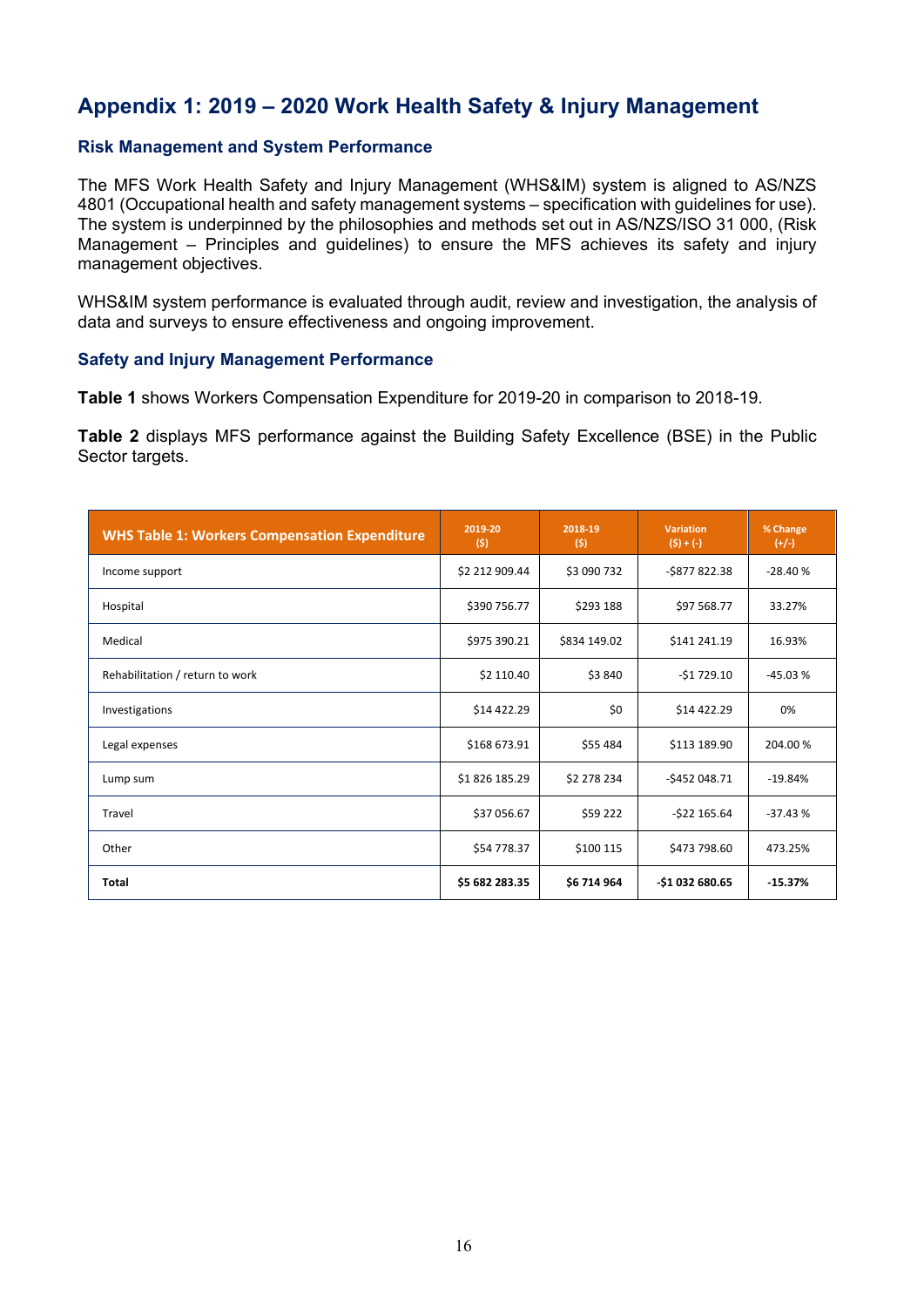#### **WHS Table 2: Building Safety Excellence (BSE) Targets**

**Building Safety Excellence Results for Portfolio: Justice, Region: Emergency Services Sector, Agency: SA Metropolitan Fire Service: All Cost Centre: All Organisation Unit: All as at 30 June 2020 for All Claim Types**

| Work Related Deaths & Severe<br>Permanent Impairment      | <b>Number of Work Related</b><br><b>Deaths - Previous 5</b><br><b>Years</b> |        | Number of Serious Injury Claims - Previous 5<br>Years |          |                     |  |  |  |  |
|-----------------------------------------------------------|-----------------------------------------------------------------------------|--------|-------------------------------------------------------|----------|---------------------|--|--|--|--|
|                                                           | 6                                                                           |        |                                                       | $\Omega$ |                     |  |  |  |  |
|                                                           | <b>Base Period Number</b>                                                   |        | Performance past 12 months as at 30/06/20             |          |                     |  |  |  |  |
|                                                           | or%                                                                         | Actual | <b>Notional</b><br>Target                             | Variance | <b>Final Target</b> |  |  |  |  |
| New Workplace Injury Claims                               | 119                                                                         | 130    | 90                                                    | $-40$    | 83                  |  |  |  |  |
| Significant Injury Claims per 1 000 FTE                   | 51.22                                                                       | 45.19  | 38.93                                                 | $-6.26$  | 35.85               |  |  |  |  |
| Significant Musculoskeletal Injury Claims<br>per 1000 FTE | 44.77                                                                       | 31.43  | 34.03                                                 | 2.59     | 31.34               |  |  |  |  |
| Psychological Injury Claims per 1 000 FTE                 | 0.36                                                                        | 6.88   | 0.27                                                  | $-6.60$  | 0.25                |  |  |  |  |
| Early Assessment Rehabilitation                           | 35%                                                                         | 59%    | 80%                                                   | 20%      | 80%                 |  |  |  |  |
| Claims Determined within 10 days                          | 63%                                                                         | 50%    | 80%                                                   | 29%      | 80%                 |  |  |  |  |

*Note: As of 2017-18,* i*nformation about Work Health and Safety Prosecutions and Work Health and Safety Performance is now included in tabulated form in the MFS Annual Report.*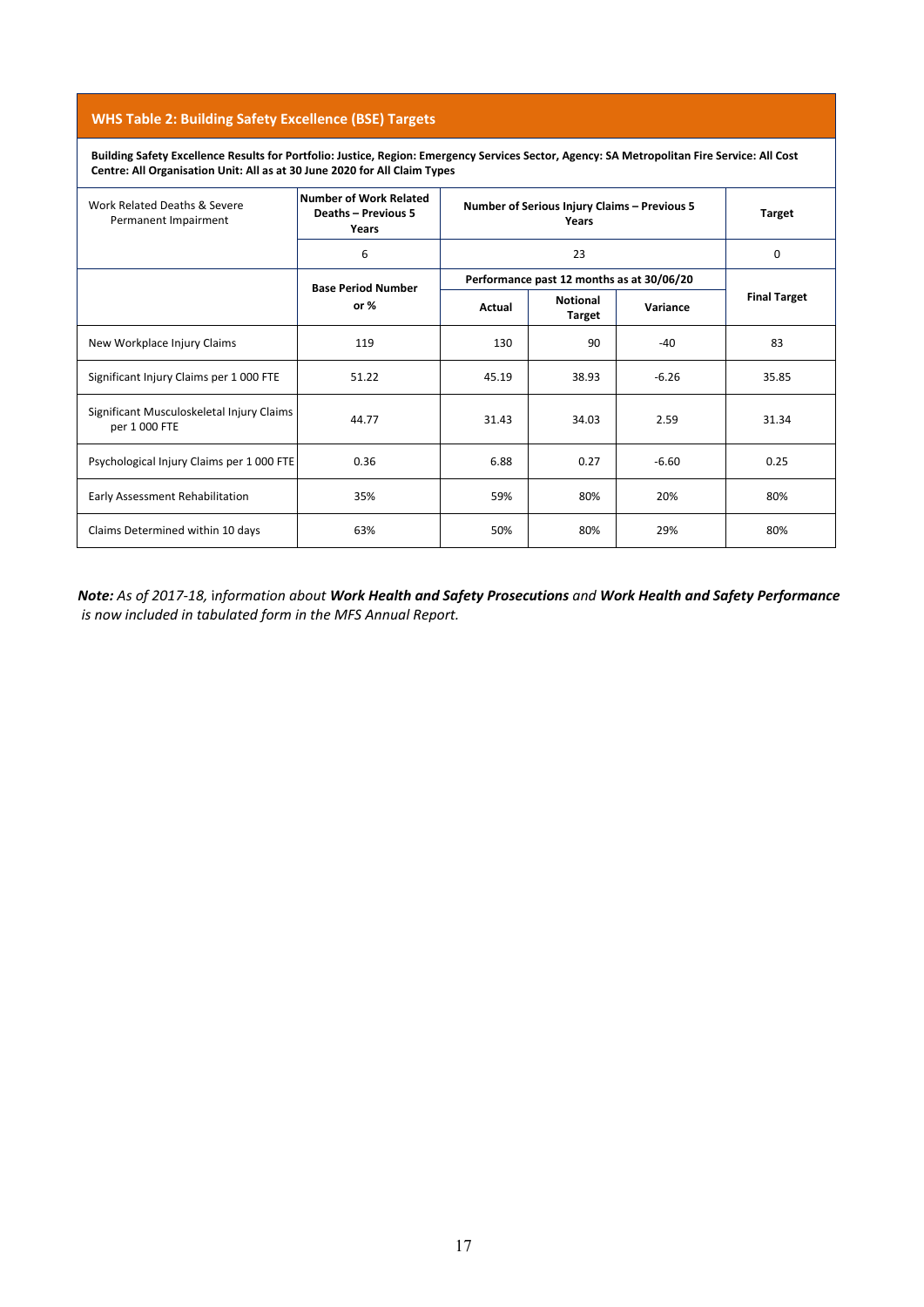### **Appendix 2: 2019 – 2020 AIRS Data Tables**

| <b>AIRS Table 1: Method of Notification</b>    | 2019-20<br><b>Result</b> |
|------------------------------------------------|--------------------------|
| <b>Call Description</b>                        | Count                    |
| 000 (Enhanced 000, Pagers)                     | 5 3 0 2                  |
| Fixed Alarm System (Monitored by Fire Service) | 5 6 6 1                  |
| Radio                                          | 106                      |
| Direct report to Fire Station (verbal)         | 106                      |
| Direct telephone tie-line to Fire Service      | 444                      |
| Manual Call Point                              | 10                       |
| <b>INTERCAD SAAS</b>                           | 2 4 0 6                  |
| <b>INTERCAD SAPOL</b>                          | 5 6 4 1                  |
| Telephone (ERS7, Alerts, FACU)                 | 1 2 9 6                  |
| <b>Total</b>                                   | 20 972                   |

| <b>AIRS Table 2a: Fire Fatalities (per incident)</b> | 2019-20<br><b>Result</b> |
|------------------------------------------------------|--------------------------|
| Members of the public                                | 4                        |
| Members of the MFS                                   | O                        |
| Total                                                |                          |

| <b>AIRS Table 2b: Fire Injuries</b>                | 2019-20<br><b>Result</b> |
|----------------------------------------------------|--------------------------|
| Classification                                     | <b>Number</b>            |
| Members of the public in fires attended by the MFS | 12                       |
| Members of the MFS                                 | 116                      |
| Total                                              | 132                      |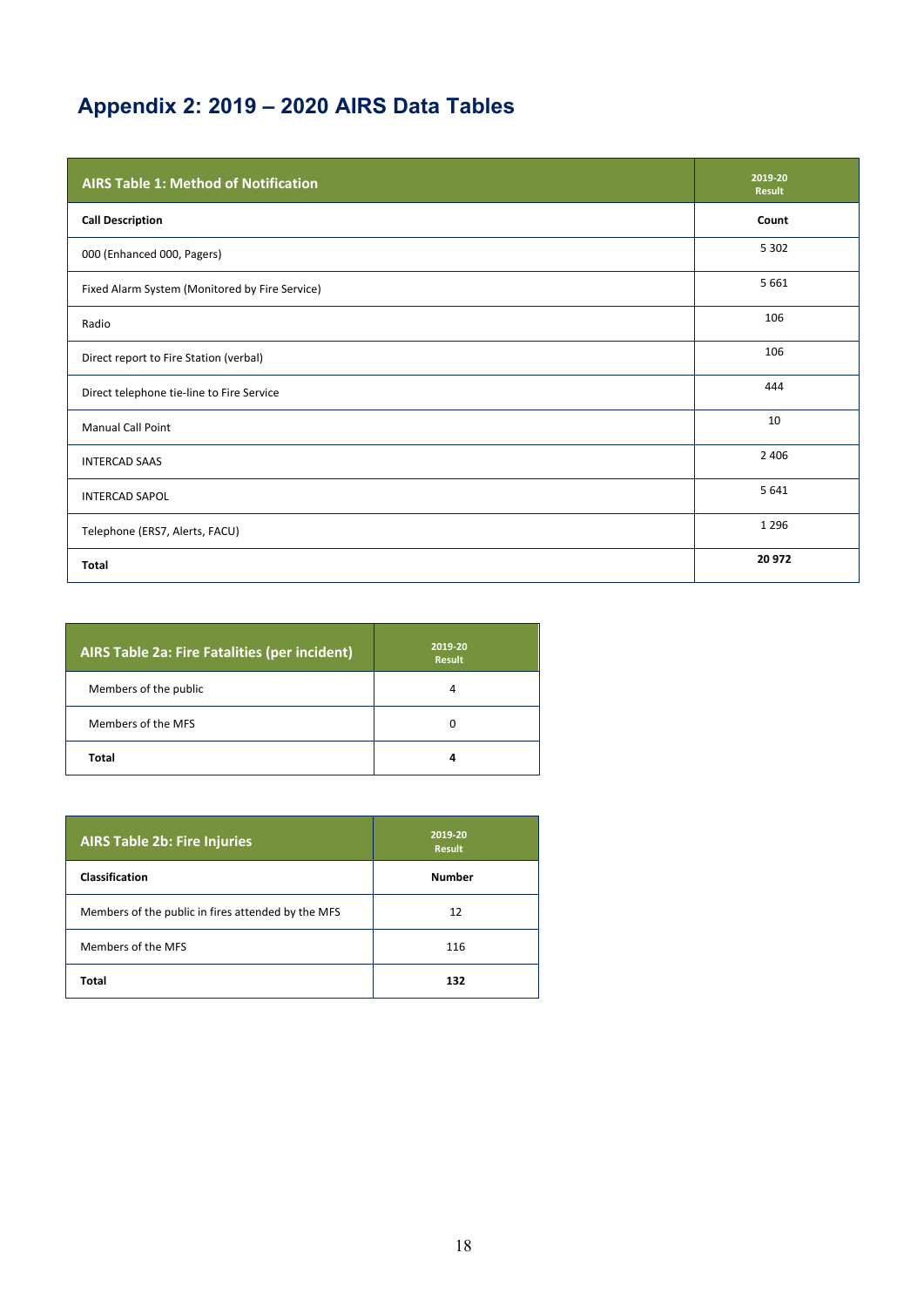|              |       |       |             |          | AIRS Table 3: Summary of MFS Incidents Attended by Day of Week and Time of Day |       |       |         |      |
|--------------|-------|-------|-------------|----------|--------------------------------------------------------------------------------|-------|-------|---------|------|
| Hour To      | Sun   | Mon   | <b>Tues</b> | Wed      | <b>Thurs</b>                                                                   | Fri   | Sat   | Total   | $\%$ |
| 12 Midnight  | 111   | 81    | 57          | 67       | 59                                                                             | 62    | 99    | 536     | 2.56 |
| 1.00 AM      | 100   | 57    | 56          | 65<br>68 |                                                                                | 67    | 74    | 487     | 2.32 |
| 2.00 AM      | 76    | 57    | 59          | 59       | 48<br>79                                                                       |       | 82    | 460     | 2.19 |
| 3.00 AM      | 70    | 41    | 55          | 44       | 48                                                                             | 66    | 72    | 396     | 1.89 |
| 4.00 AM      | 57    | 63    | 44          | 54       | 54                                                                             | 64    | 77    | 413     | 1.97 |
| 5.00 AM      | 47    | 48    | 49          | 46       | 69                                                                             | 55    | 67    | 381     | 1.82 |
| 6.00 AM      | 60    | 93    | 85          | 79       | 86                                                                             | 89    | 74    | 566     | 2.70 |
| 7.00 AM      | 80    | 112   | 115         | 109      | 138                                                                            | 11    | 92    | 760     | 3.62 |
| 8.00 AM      | 98    | 161   | 156         | 166      | 185                                                                            | 194   | 102   | 1062    | 5.06 |
| 9.00 AM      | 104   | 131   | 159         | 159      | 139                                                                            | 158   | 117   | 967     | 4.61 |
| 10.00 AM     | 107   | 154   | 133         | 153      | 167<br>186                                                                     |       | 131   | 1031    | 4.92 |
| 11.00 AM     | 127   | 145   | 171         | 146      | 174<br>167                                                                     |       | 119   | 1049    | 5.00 |
| 12 Noon      | 126   | 146   | 165         | 165      | 167                                                                            | 170   | 155   | 1094    | 5.22 |
| 1.00 PM      | 128   | 172   | 170         | 188      | 198                                                                            | 166   | 165   | 1 1 8 7 | 5.66 |
| 2.00 PM      | 119   | 195   | 159         | 179      | 186                                                                            | 198   | 155   | 1 1 9 1 | 5.68 |
| 3.00 PM      | 136   | 182   | 177         | 193      | 190                                                                            | 212   | 126   | 1 2 1 6 | 5.80 |
| 4.00 PM      | 154   | 175   | 178         | 200      | 198                                                                            | 222   | 140   | 1 2 6 7 | 6.04 |
| 5.00 PM      | 160   | 179   | 182         | 216      | 215                                                                            | 188   | 141   | 1 2 8 1 | 6.11 |
| 6.00 PM      | 171   | 174   | 145         | 207      | 176                                                                            | 197   | 166   | 1 2 3 6 | 5.89 |
| 7.00 PM      | 128   | 157   | 118         | 163      | 148                                                                            | 212   | 147   | 1073    | 5.12 |
| 8.00 PM      | 129   | 122   | 124         | 135      | 154                                                                            | 167   | 158   | 989     | 4.72 |
| 9.00 PM      | 122   | 119   | 131         | 120      | 136                                                                            | 137   | 146   | 911     | 4.34 |
| 10.00 PM     | 95    | 100   | 109         | 99       | 101                                                                            | 132   | 132   | 768     | 3.66 |
| 11.00 PM     | 102   | 61    | 90          | 89       | 77                                                                             | 122   | 110   | 651     | 3.10 |
| <b>TOTAL</b> | 2607  | 2925  | 2887        | 3 1 0 1  | 3 1 8 1                                                                        | 3424  | 2847  | 20 972  |      |
| %            | 12.43 | 13.95 | 13.77       | 14.79    | 15.17                                                                          | 16.33 | 13.58 | 100.00  |      |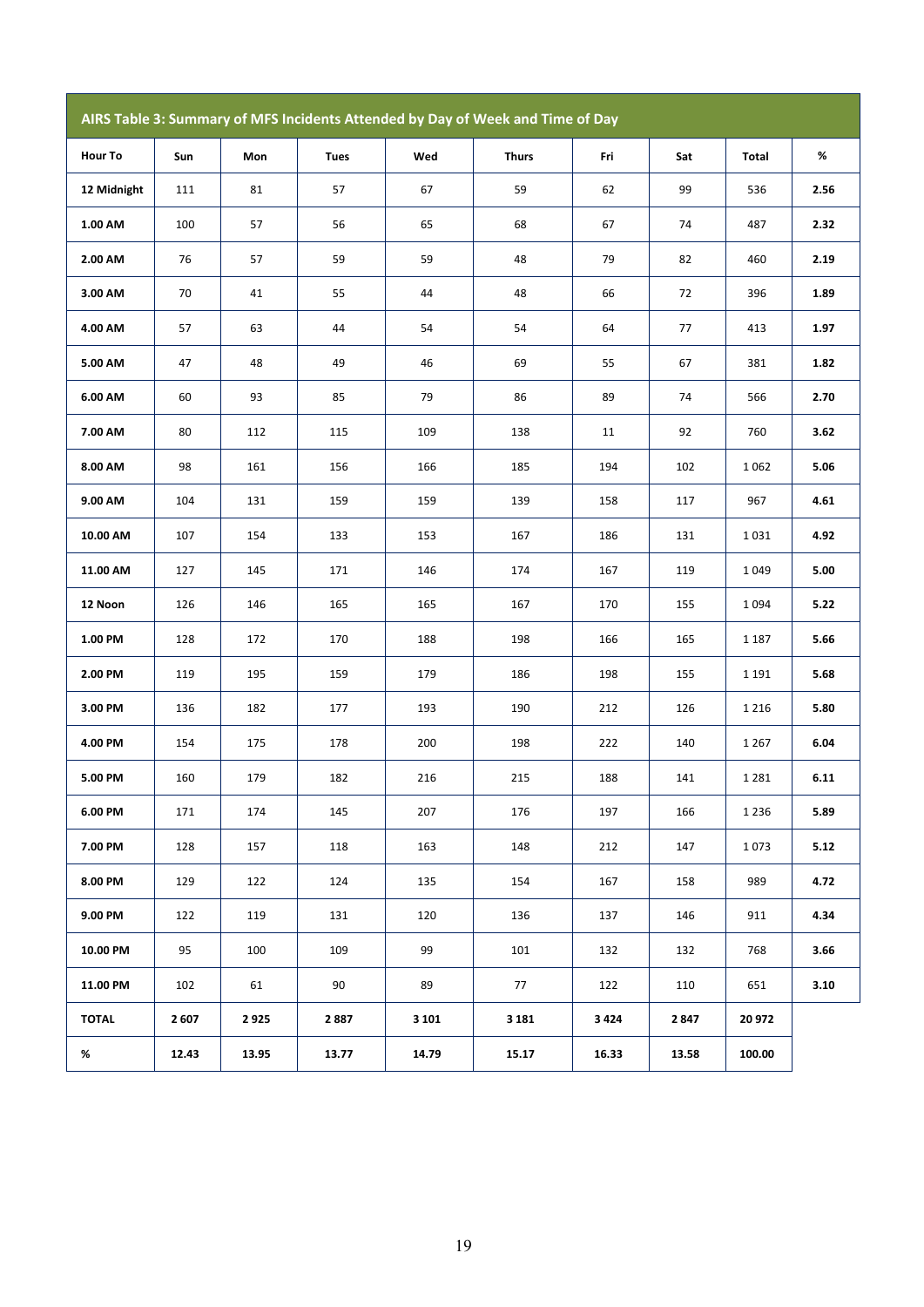| AIRS Table 4: Summary of Emergencies Other Than Fires  |                |                                               |                |
|--------------------------------------------------------|----------------|-----------------------------------------------|----------------|
| <b>Type of Incident</b>                                | <b>Number</b>  | <b>Type of Incident</b>                       | <b>Number</b>  |
| Aircraft Incident / Emergency                          | $\overline{2}$ | <b>Medical Assist</b>                         | 119            |
| Alarm Operates Due to Extreme Weather                  | 247            | Medical Assist - CPR / EAR                    | 5              |
| Alarm Operates Due to Power Surge / Spike              | 28             | Medical Assist - Oxygen Therapy               | 3              |
| Alarm Sounded No Evidence of Fire                      | 137            | Minor Fuel or Oil Spill                       | 124            |
| Animal Rescue                                          | 227            | Mutual Aid Given / Change of Quarters         | 4942           |
| Arcing, Shorted Electrical Equipment                   | 104            | Odour or Gas Leak                             | 232            |
| Asbestos Incident No Fire                              | $\overline{2}$ | Oil of Other Combustible Liquid Spill         | 33             |
| <b>Assist Other Agencies</b>                           | 87             | <b>Other Assistance</b>                       | 335            |
| Assist Police of Other Govt Agency                     | 1 1 2 4        | Over Pressure Rupture - Boiler                | $\mathbf{1}$   |
| Attempt to Burn                                        | 9              | Over Pressure Rupture - Pipeline              | 31             |
| Attending Officer Unable to Locate Detector            | 111            | Over Pressure Rupture - Vessel                | 4              |
| Barbeque or Hangi                                      | 108            | <b>Overheated Motor</b>                       | 19             |
| <b>Bomb Scare</b>                                      | 3              | <b>Police Matter</b>                          | 16             |
| Breakdown of Light Ballast                             | 39             | Power Line Down                               | 87             |
| <b>Building Weakened or Collapsed</b>                  | 35             | Prescribed Burn                               | 62             |
| Burglar Alarm / Bell Ringing                           | 29             | <b>Public Service</b>                         | 123            |
| Chemical Hazard (No Spill or Leaks)                    | 17             | Refrigerant Leak                              | 3              |
| Chemical Spill or Leak                                 | 24             | Removal of Victims from Elevator / Escalator  | 23             |
| Combustible / Flammable Leak                           | 40             | Search                                        | $\overline{7}$ |
| <b>Confined Space Rescue</b>                           | 5              | Severe Weather and Natural Disaster           | 45             |
| Council or SA Water Causes Pressure                    | 14             | Steam Vapour, Fog or Dust Thought to be Smoke | 36             |
| Electrocution                                          | $\mathbf{1}$   | Suspected Biological Hazard (White Powder)    | 3              |
| <b>EMS</b> - Excluding Vehicle Accident                | 6              | <b>Telstra Lines</b>                          | 40             |
| EMS - Person Transported / Left Scene Prior to Arrival | 6              | Threat to Burn                                | 4              |
| Excessive Heat, Overheat, Scorch Burns - No Fire       | 27             | <b>Tree Down</b>                              | 594            |
| Extrication / Rescues (Not Vehicles)                   | 60             | <b>Trench Rescue</b>                          | $\mathbf{1}$   |
| Flood                                                  | 32             | <b>Unauthorised Burning</b>                   | 44             |
| Good Intent Call                                       | 6837           | Unknown Biological Hazard (Medical Waste)     | $\mathbf{1}$   |
| Grape Spills                                           | 12             | Vehicle Accident / No Injury                  | 2966           |
| Hazardous Material                                     | 29             | Vehicle Accident Rescue                       | 101            |
| Heat from Short Circuit (Wiring)                       | 33             | Vehicle Accident with Injuries                | 1546           |
| <b>Heat Related and Electrical</b>                     | 95             | Water / Ice Related Rescue                    | $\overline{2}$ |
| High Angle / Vertical Rescue                           | 13             | Water and Smoke                               | 10             |
| nvestigation (Smoke)                                   | 434            | Water or Steam Leak                           | 96             |
| Lightning (No Fire)                                    | $\mathbf{1}$   | Water Removal                                 | 19             |
| .ock In                                                | 18             | Wind Storm                                    | 9              |
| ock Out.                                               | 31             | Wrong Location                                | 9              |
| Major Fuel or Oil Spill                                | $\overline{7}$ | Total                                         | 21729          |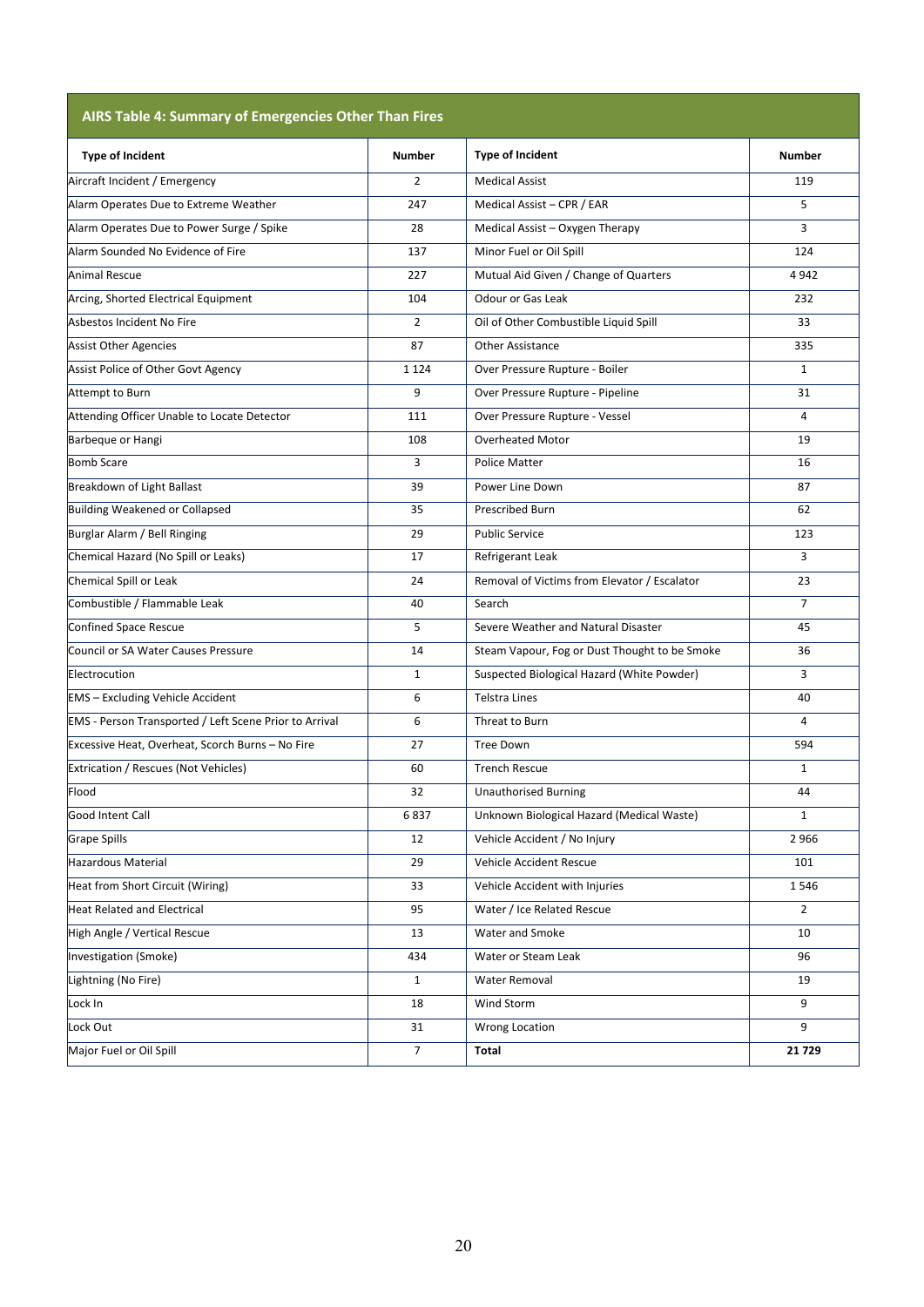| AIRS Table 5: Number of Fires / Property Type |                |                |              |                |                |                |                |              |             |              |
|-----------------------------------------------|----------------|----------------|--------------|----------------|----------------|----------------|----------------|--------------|-------------|--------------|
| <b>Property Type</b>                          | $<$ \$100      | $<$ \$1K       | $<$ \$10K    | <\$25K         | <\$50K         | <\$250K        | $<$ \$1M       | <\$5M        | $$5M+$      | \$ TOTAL     |
| Basic Industry, Utility                       | 19             | 0              | 6            | $\overline{2}$ | 0              | $\mathbf{1}$   | $\mathbf{1}$   | 0            | $\mathsf 0$ | \$1 045 501  |
| Commercial, Store,<br>Service Station         | 3              | 5              | 3            | 0              | $\mathbf{1}$   | 3              | 0              | 0            | 0           | \$283 350    |
| Educational                                   | 6              | 3              | $\mathbf{1}$ | $\mathbf 1$    | 0              | $\mathbf{1}$   | $\mathbf{1}$   | 0            | 0           | \$464 030    |
| Farming, Forest, Mining                       | 3              | $\mathbf{1}$   | 0            | $\mathbf{1}$   | $\mathbf{1}$   | $\mathbf{1}$   | 0              | 0            | 0           | \$215 500    |
| Flats, Houses, Motels,<br>Inns                | 101            | 48             | 77           | 27             | 18             | 29             | 14             | $\mathbf{1}$ | 0           | \$10 415 559 |
| Institutional                                 | 10             | 6              | 6            | 0              | 0              | 0              | 0              | 0            | 0           | \$20 950     |
| Manufacturing                                 | 4              | 0              | 5            | $\mathbf{1}$   | 3              | $\mathbf{1}$   | $\mathbf{1}$   | $\mathsf 0$  | $\mathsf 0$ | \$634 001    |
| Medical, Prison, Nursing<br>Home              | $\overline{2}$ |                | $\mathbf{1}$ | 0              | 0              | 0              | 0              | 0            | 0           | \$1 200      |
| <b>Public Assembly</b>                        | 72             | $\overline{7}$ | 22           | 4              | 4              | 3              | $\overline{2}$ | $\mathbf{1}$ | 0           | \$2 335 731  |
| Recreation, Amusement                         | 0              | 0              | 0            | $\mathbf 1$    | 0              | 0              | 0              | 0            | 0           | \$10 000     |
| Residential                                   | 181            | 68             | 126          | 58             | 39             | 72             | 12             | 0            | $\mathsf 0$ | \$14 525 495 |
| School, Kindergarten,<br>Trade                | $\overline{7}$ | 6              | 6            | 0              | 4              | $\overline{2}$ | 0              | 0            | $\pmb{0}$   | \$314 200    |
| Sheds, Warehouse, Silo,<br>Barn               | $\overline{2}$ | $\pmb{0}$      | 14           | 6              | 4              | 6              | 0              | $\mathbf{1}$ | 0           | \$2 339 000  |
| Shop, Store, Office                           | 11             | 8              | 13           | 8              | $\overline{4}$ | $\overline{2}$ | $\overline{4}$ | $\mathbf 1$  | 0           | \$5 871 050  |
| Special                                       | 170            | 38             | 107          | 42             | 9              | 9              | 4              | $\mathbf{1}$ | 0           | \$6 306 495  |
| Storage                                       | 5              | 3              | 4            | 3              | $\overline{4}$ | 3              | 0              | $\mathbf{1}$ | $\pmb{0}$   | \$2 514 150  |
| Unknown, Not<br>applicable                    | 16             | $\pmb{0}$      | $\mathbf{1}$ | $\pmb{0}$      | $\mathsf 0$    | $\mathbf 0$    | $\mathsf 0$    | 0            | $\mathbf 0$ | \$5 000      |
| Vacant Building, Road,<br>Park                | 0              | $\pmb{0}$      | 0            | 0              | $\pmb{0}$      | 0              | $\mathsf 0$    | 0            | $\mathbf 0$ | \$0          |
| Winery, Brewery, Food                         | $\overline{7}$ | 6              | 5            | $\mathbf{1}$   | $\mathbf{1}$   | $\overline{2}$ | $\mathbf{1}$   | $\mathsf 0$  | $\mathbf 0$ | \$829 400    |
| <b>TOTAL</b>                                  |                |                |              |                |                |                |                |              |             | \$48 130 612 |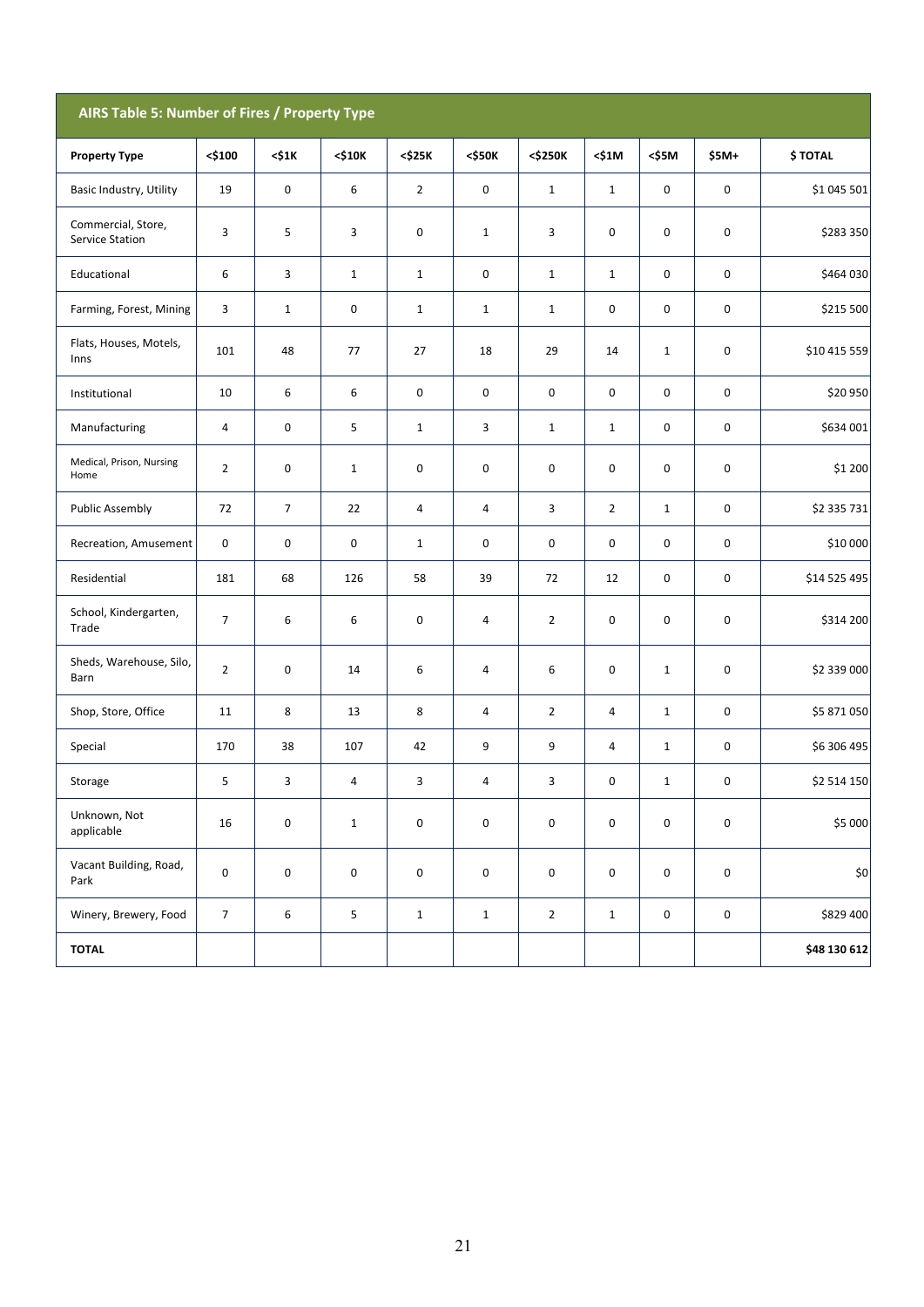| <b>AIRS Table 6: MFS Fire Statistics (All Stations)</b> |              |
|---------------------------------------------------------|--------------|
| Category                                                | Total        |
| A Risk Fires 1st Alarm                                  | 40           |
| <b>B Risk Fires 1st Alarm</b>                           | 91           |
| C Risk Fires 1st Alarm                                  | 536          |
| A Risk Fires Greater Alarm                              | $\mathbf{1}$ |
| <b>B Risk Fires Greater Alarm</b>                       | 14           |
| C Risk Fires Greater Alarm                              | 60           |
| R Risk Fires Greater Alarm                              | 50           |
| <b>Vehicles Fires</b>                                   | 549          |
| <b>Brush Fences</b>                                     | 29           |
| <b>Grass Fires</b>                                      | 709          |
| Non-combustible Fire in Building                        | 205          |
| <b>Special Structure Fires</b>                          | 42           |
| <b>Outside Storage Fires</b>                            | 63           |
| <b>Tree Fires</b>                                       | 113          |
| <b>Outside Rubbish Fires</b>                            | 1 2 4 1      |
| Explosion as a result of fire                           | 50           |
| Overpressure/Ruptures                                   | 36           |
| <b>Medical Assistance</b>                               | 133          |
| EMS/Lock In/Lock Out/Search                             | 4644         |
| <b>Extrication/Rescues MVA</b>                          | 101          |
| Trench/High Angle/Confined Space Rescues                | 19           |
| Water/Ice Rescues/Electrocution                         | 3            |
| Combustible/Flammable Spills and Leaks                  | 436          |
| <b>Justified Calls</b>                                  | 2 4 7 0      |
| Heat Related/Electrical                                 | 404          |
| <b>Hazardous Situations</b>                             | 78           |
| Severe Weather/Natural Disaster                         | 677          |
| Animal Rescue                                           | 227          |
| <b>Public Service</b>                                   | 122          |
| Investigations (Smoke/Steam/Bells ringing)              | 765          |
| Miscellaneous                                           | 453          |
| <b>Malicious Calls</b>                                  | 192          |
| Workman / Tester                                        | 726          |
| Miscellaneous Alarms                                    | 399          |
| <b>Suspected Alarm Malfunctions</b>                     | 2810         |
| Simulated Conditions - No Fire                          | 178          |
| <b>Cooking Fumes</b>                                    | 1 1 3 2      |
| <b>Unintentional Alarms</b>                             | 807          |
| Hairspray/Aerosol/Insecticide Use                       | 87           |
| Steam/Shower/Kettle etc                                 | 269          |
| Alarm Fault                                             | 11           |
| Total incidents and alarm responses                     | 20 972       |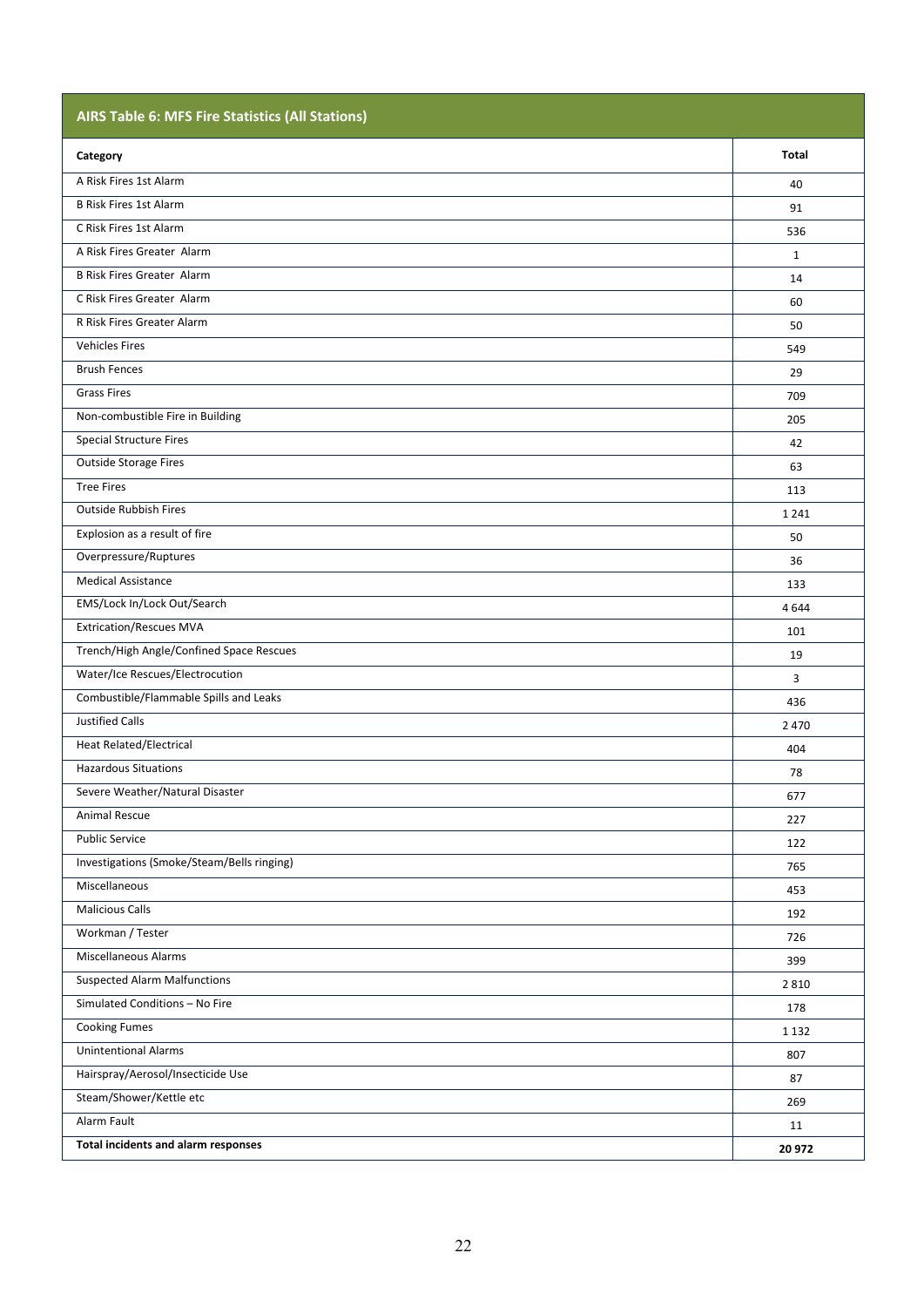| AIRS Table 7a: Types of Incident by Station - Outdoor Property and Structure Incidents (relates to MFS incidents only) |                    |                |               |             |                     |                |                |                |                |            |                    |              |       |         |                |                 |                        |                                     |                            |
|------------------------------------------------------------------------------------------------------------------------|--------------------|----------------|---------------|-------------|---------------------|----------------|----------------|----------------|----------------|------------|--------------------|--------------|-------|---------|----------------|-----------------|------------------------|-------------------------------------|----------------------------|
| <b>MFS Stations 20 - 49</b>                                                                                            |                    |                |               |             |                     |                |                |                |                |            |                    |              |       |         |                |                 |                        |                                     |                            |
| <b>Stations</b>                                                                                                        | Assembly<br>Public | Education      | Installations | Residential | Shop                | Industrial     | Manufacturing  | Storage        | Special        | Grass/Tree | Property<br>Mobile | Emergency    | Fault | Salvage | MFA            | Justified Calls | <b>Total Incidents</b> | In/Out of MFS<br>Assistance<br>Area | Total Including<br>Assists |
| 20 Adelaide                                                                                                            | 10                 | 3              | 1 1 6         | 59          | 14                  | 6              | $\mathbf{1}$   | 4              | 6              | 189        | 27                 | 554          | 828   | 53      | 69             | 229             | 3 0 6 8                | 15                                  | 3 0 8 3                    |
| 21 Beulah Park                                                                                                         | 5                  | $\mathbf 0$    | 89            | 41          | 3                   | 0              | 0              | 3              | $\overline{a}$ | 38         | 8                  | 282          | 101   | 49      | $\overline{2}$ | 95              | 720                    | $\overline{3}$                      | 723                        |
| 22 Paradise                                                                                                            | $\overline{2}$     | $\mathbf 0$    | 57            | 36          | $\overline{2}$      | 0              | 0              | $\mathsf{O}$   | $\overline{4}$ | 55         | 15                 | 317          | 68    | 51      | $\overline{4}$ | 84              | 695                    | $\overline{2}$                      | 697                        |
| 24 Woodville                                                                                                           | $\overline{2}$     | $\mathbf 0$    | 89            | 43          | $\overline{2}$      | $\mathbf{1}$   | 5              | 5              | $\mathbf{1}$   | 66         | 26                 | 345          | 124   | 17      | 5              | 127             | 858                    | 6                                   | 864                        |
| 25 Pt Adelaide                                                                                                         | $\mathbf{1}$       | $\mathbf 0$    | 69            | 14          | $\mathbf{1}$        | $\mathbf{1}$   | 3              | $\overline{2}$ | $\overline{4}$ | 53         | 26                 | 184          | 74    | 17      | 3              | 56              | 508                    | $\mathbf{1}$                        | 509                        |
| 27 Marine                                                                                                              | $\mathbf 0$        | $\mathbf 0$    | 0             | 0           | $\mathsf 0$         | 0              | 0              | 0              | 0              | 0          | 0                  | $\mathbf{1}$ | 0     | 0       | 0              | $\mathbf{1}$    | $\overline{2}$         | $\mathsf 0$                         | $\overline{2}$             |
| 28 Largs North                                                                                                         | $\mathsf 0$        | $\mathbf 0$    | 62            | 25          | $\mathsf{O}\xspace$ | $\overline{2}$ | $\overline{2}$ | $\mathbf{1}$   | 3              | 34         | 11                 | 118          | 66    | 6       | $\overline{2}$ | 44              | 376                    | $\mathbf 0$                         | 376                        |
| 30 Oakden                                                                                                              | $\overline{2}$     | 5              | 222           | 30          | $\overline{a}$      | $\mathbf{1}$   | 0              | $\overline{2}$ | $\overline{a}$ | 80         | 24                 | 428          | 172   | 49      | 19             | 147             | 1 1 8 9                | $\overline{3}$                      | 1 1 9 2                    |
| 31 Golden Grove                                                                                                        | $\mathsf 0$        | $\overline{3}$ | 61            | 33          | $\overline{2}$      | $\mathsf{O}$   | $\mathbf 0$    | $\mathbf{1}$   | $\overline{4}$ | 41         | 13                 | 246          | 63    | 45      | $\overline{4}$ | 87              | 603                    | 13                                  | 616                        |
| 32 Salisbury                                                                                                           | $\overline{2}$     | $\overline{2}$ | 164           | 63          | $\overline{4}$      | 3              | 3              | 3              | 5              | 161        | 59                 | 580          | 148   | 70      | $\overline{7}$ | 211             | 1485                   | 12                                  | 1497                       |
| 33 Elizabeth                                                                                                           | $\mathbf{1}$       | 5              | 100           | 85          | $\mathsf{O}\xspace$ | 0              | 0              | $\overline{4}$ | 9              | 345        | 70                 | 458          | 101   | 51      | 5              | 225             | 1459                   | 145                                 | 1604                       |
| 35 Gawler                                                                                                              | $\mathbf{1}$       | $\mathbf 0$    | 36            | 8           | $\overline{2}$      | 0              | 0              | $\mathbf{1}$   | $\overline{3}$ | 47         | 14                 | 138          | 24    | 13      | $\overline{2}$ | 55              | 344                    | 46                                  | 390                        |
| 36 Angle Park                                                                                                          | $\overline{2}$     | $\mathbf 0$    | 120           | 24          | $\mathbf{1}$        | 0              | $\overline{7}$ | $\mathbf{1}$   | $\overline{2}$ | 72         | 46                 | 369          | 177   | 25      | $\overline{2}$ | 93              | 941                    | $\overline{2}$                      | 943                        |
| 37 Prospect                                                                                                            | $\mathbf{1}$       | $\mathbf 0$    | 122           | 38          | $\mathbf{1}$        | $\mathbf{1}$   | 3              | $\overline{2}$ | $\overline{4}$ | 43         | 18                 | 372          | 103   | 17      | 4              | 101             | 830                    | $\mathbf{1}$                        | 831                        |
| 40 St Marys                                                                                                            | $\overline{2}$     | $\overline{4}$ | 173           | 45          | $\overline{4}$      | $\mathsf{O}$   | $\mathbf{1}$   | $\overline{4}$ | $\mathbf{1}$   | 69         | 19                 | 443          | 220   | 38      | 6              | 144             | 1 1 7 3                | $\overline{7}$                      | 1 1 8 0                    |
| 41 Camden Park                                                                                                         | $\mathbf{1}$       | $\mathbf{1}$   | 118           | 25          | $\overline{3}$      | 0              | 0              | $\mathbf{1}$   | $\overline{2}$ | 31         | 11                 | 240          | 109   | 27      | $\overline{7}$ | 83              | 659                    | $\mathbf{1}$                        | 660                        |
| 42 O'Halloran Hill                                                                                                     | $\overline{2}$     | $\mathbf 0$    | 48            | 29          | $\mathsf{O}\xspace$ | $\mathbf{1}$   | 0              | 3              | $\overline{2}$ | 54         | 16                 | 309          | 61    | 41      | $\overline{2}$ | 87              | 655                    | 9                                   | 664                        |
| 43 Christie Downs                                                                                                      | $\mathsf 0$        | $\mathbf{1}$   | 60            | 49          | $\mathsf{O}\xspace$ | $\mathbf{1}$   | $\overline{2}$ | $\mathbf{1}$   | 8              | 160        | 31                 | 247          | 65    | 28      | 12             | 156             | 821                    | 26                                  | 847                        |
| 44 Glen Osmond                                                                                                         | $\overline{2}$     | $\overline{2}$ | 197           | 20          | $\mathsf 0$         | $\mathbf{1}$   | $\mathbf 0$    | $\mathbf 0$    | $\overline{2}$ | 22         | 14                 | 265          | 151   | 40      | $\overline{7}$ | 109             | 832                    | $\overline{4}$                      | 836                        |
| 45 Brooklyn Park                                                                                                       | $\mathbf{1}$       | $\mathbf 0$    | 96            | 18          | $\overline{3}$      | $\overline{2}$ | $\overline{2}$ | $\pmb{0}$      | $\overline{2}$ | 43         | 13                 | 263          | 118   | 18      | 5              | 82              | 666                    | $\mathbf 0$                         | 666                        |
| 46 Seaford                                                                                                             | $\mathsf 0$        | 1              | 23            | 12          | $\mathbf{1}$        | $\mathbf{1}$   | 0              | $\mathbf{1}$   | $\overline{2}$ | 37         | 16                 | 129          | 13    | 10      | $\overline{2}$ | 42              | 290                    | $\overline{7}$                      | 297                        |
| <b>TOTAL</b>                                                                                                           | 37                 | 27             | 2922          | 697         | 47                  | 21             | 29             | 39             | 72             | 1640       | 477                | 6288         | 2787  | 665     | 169            | 2 2 5 8         | 18 175                 | 304                                 | 18 4 7 9                   |